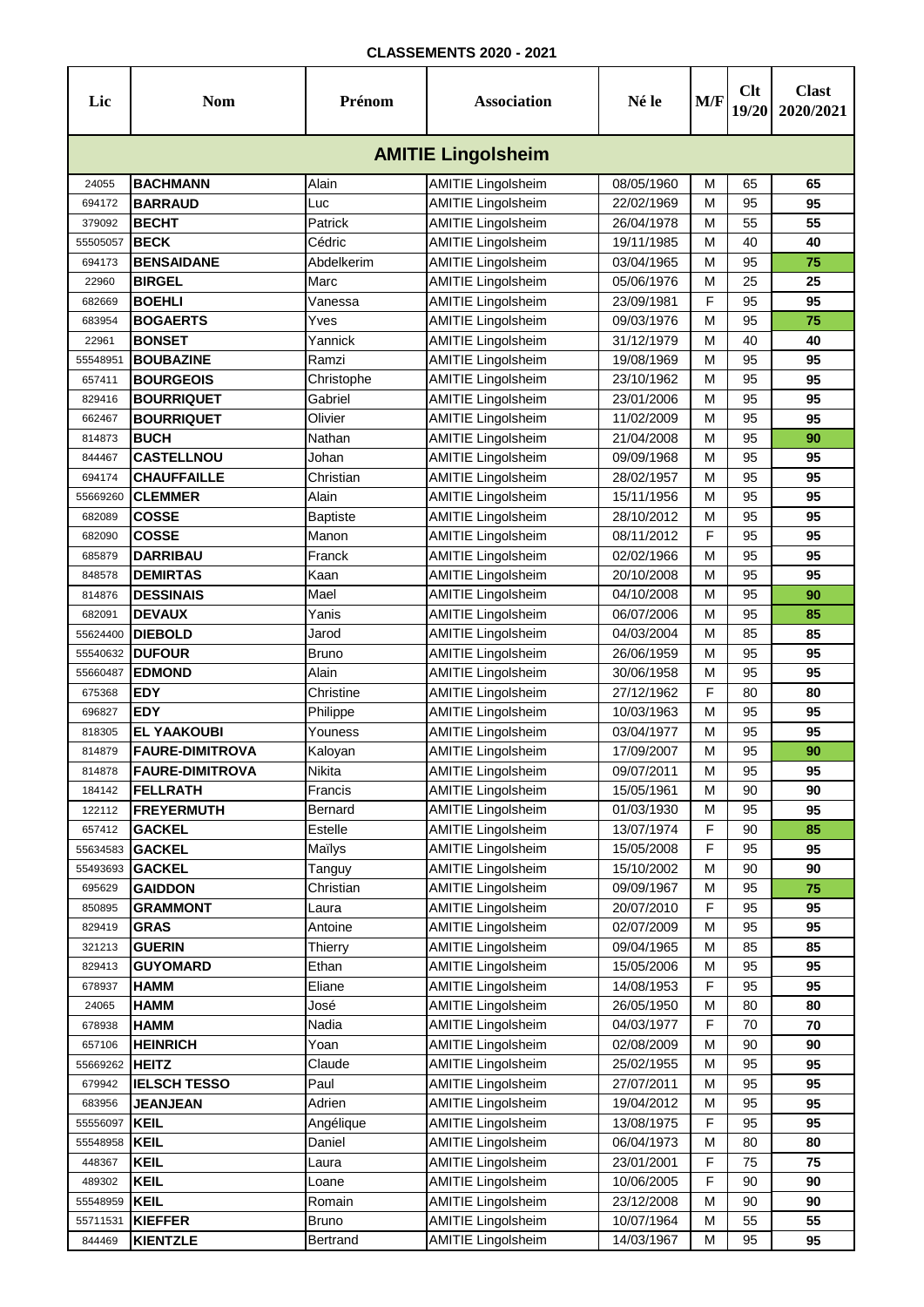| Lic      | <b>Nom</b>             | Prénom       | <b>Association</b>        | Né le      | M/F | Clt<br>19/20 | <b>Clast</b><br>2020/2021 |
|----------|------------------------|--------------|---------------------------|------------|-----|--------------|---------------------------|
| 818306   | <b>KLEIN-JOST</b>      | Hugo         | <b>AMITIE Lingolsheim</b> | 08/09/2009 | М   | 95           | 95                        |
| 844468   | <b>KOURRICH</b>        | Ayoub        | <b>AMITIE Lingolsheim</b> | 13/07/2004 | М   | 95           | 95                        |
| 863215   | <b>KUNTZMANN</b>       | Fabienne     | <b>AMITIE Lingolsheim</b> | 11/12/1963 | F   | 95           | 95                        |
| 685882   | <b>LEJEUNE</b>         | Georgette    | <b>AMITIE Lingolsheim</b> | 16/09/1956 | F   | 95           | 95                        |
| 55502591 | <b>L'HOTELLIER</b>     | Anne         | <b>AMITIE Lingolsheim</b> | 14/11/1963 | F   | 95           | 95                        |
| 202370   | <b>LINGELSER</b>       | Etienne      | <b>AMITIE Lingolsheim</b> | 25/12/1966 | M   | 65           | 65                        |
| 24074    | <b>MAECHLING</b>       | Pascal       | <b>AMITIE Lingolsheim</b> | 01/03/1963 | М   | 70           | 65                        |
| 658026   | <b>MARCKERT-DAULL</b>  | Thibaut      | <b>AMITIE Lingolsheim</b> | 03/10/2010 | М   | 95           | 90                        |
| 55669264 | <b>MERCIEN-FEROL</b>   | Didier       | <b>AMITIE Lingolsheim</b> | 04/02/1975 | М   | 75           | 75                        |
| 146740   | <b>MONTIER</b>         | Patrick      | <b>AMITIE Lingolsheim</b> | 02/04/1974 | М   | 60           | 60                        |
| 24162    | <b>MORITZ</b>          | Christine    | <b>AMITIE Lingolsheim</b> | 31/07/1963 | F   | 80           | 80                        |
| 669289   | <b>NIETO</b>           | Anaïs        | <b>AMITIE Lingolsheim</b> | 10/03/2009 | F   | 90           | 90                        |
| 55669265 | <b>NIETO</b>           | Carlos       | <b>AMITIE Lingolsheim</b> | 08/02/1977 | м   | 75           | 75                        |
| 55669267 | <b>NUSS</b>            | Olivier      | <b>AMITIE Lingolsheim</b> | 02/12/1971 | М   | 85           | 85                        |
| 696826   | <b>OCHI</b>            | Takahiro     | <b>AMITIE Lingolsheim</b> | 22/11/1972 | М   | 95           | 95                        |
| 24076    | <b>PERESSON</b>        | Victor       | <b>AMITIE Lingolsheim</b> | 30/08/1945 | М   | 80           | 80                        |
| 24551    | <b>PHILIPPI</b>        | Alain        | <b>AMITIE Lingolsheim</b> | 23/07/1951 | М   | 85           | 85                        |
| 55497755 | <b>PIERROT</b>         | Julia        | <b>AMITIE Lingolsheim</b> | 29/09/2003 | F   | 85           | 85                        |
| 850894   | <b>POTURAK</b>         | David        | <b>AMITIE Lingolsheim</b> | 23/08/2008 | М   | 95           | 95                        |
| 24080    | <b>RAMBAUT</b>         | Martine      | <b>AMITIE Lingolsheim</b> | 25/02/1966 | F   | 90           | 90                        |
| 24081    | <b>RAMBAUT</b>         | Thierry      | <b>AMITIE Lingolsheim</b> | 15/05/1965 | М   | 70           | 70                        |
| 24082    | <b>REICHERT</b>        | Alain        | <b>AMITIE Lingolsheim</b> | 05/08/1971 | М   | 60           | 60                        |
| 24083    | <b>REICHERT</b>        | Céline       | <b>AMITIE Lingolsheim</b> | 18/08/1972 | F   | 90           | 90                        |
| 657409   | <b>RIBEIRO</b>         | Hugo         | <b>AMITIE Lingolsheim</b> | 07/07/2003 | М   | 95           | 90                        |
| 55671817 | <b>RICHARD</b>         | Samuel       | <b>AMITIE Lingolsheim</b> | 16/06/1981 | М   | 55           | 55                        |
| 503656   | <b>RITTER</b>          | Eric         | <b>AMITIE Lingolsheim</b> | 10/05/1965 | М   | 55           | 55                        |
| 24084    | <b>RUL</b>             | Patrick      | <b>AMITIE Lingolsheim</b> | 13/07/1951 | М   | 85           | 85                        |
| 863214   | <b>SCALIA</b>          | Eric         | <b>AMITIE Lingolsheim</b> | 07/01/1966 | М   | 95           | 95                        |
| 24086    | <b>SCHMIDT</b>         | Jean-Luc     | <b>AMITIE Lingolsheim</b> | 12/08/1960 | М   | 80           | 80                        |
| 22988    | <b>SCHMITT</b>         | Vincent      | <b>AMITIE Lingolsheim</b> | 29/01/1978 | М   | 35           | 35                        |
| 818307   | <b>SCHRAMM-ROTHONG</b> | Jules        | <b>AMITIE Lingolsheim</b> | 27/07/2008 | М   | 95           | 95                        |
| 685001   | <b>SCHWEITZER</b>      | Octave       | <b>AMITIE Lingolsheim</b> | 28/01/2008 | М   | 95           | 95                        |
| 693429   | <b>STOJKAJ-ERGOUG</b>  | Elyas        | <b>AMITIE Lingolsheim</b> | 16/06/2006 | м   | 95           | 95                        |
| 682093   | <b>TALHA</b>           | Inès         | <b>AMITIE Lingolsheim</b> | 23/07/2012 | F   | 95           | 95                        |
| 24090    | <b>TARDIVON</b>        | Alain        | <b>AMITIE Lingolsheim</b> | 18/03/1958 | М   | 80           | 80                        |
| 659386   | <b>TARDIVON</b>        | Hervé        | <b>AMITIE Lingolsheim</b> | 16/02/1989 | М   | 50           | 50                        |
| 55570740 | <b>TEMPEL-SCHUBERT</b> | Guillaume    | <b>AMITIE Lingolsheim</b> | 04/10/2006 | М   | 90           | 90                        |
| 683958   | <b>VAUVILLIER</b>      | Pascal       | <b>AMITIE Lingolsheim</b> | 14/03/1961 | M   | 95           | 95                        |
| 844466   | <b>VIX</b>             | Emilie       | <b>AMITIE Lingolsheim</b> | 07/01/2009 | F   | 95           | 95                        |
| 504482   | <b>WANDRES</b>         | Michael      | <b>AMITIE Lingolsheim</b> | 03/08/1972 | M   | 60           | 55                        |
| 55659953 | <b>WANDRES</b>         | Véronique    | <b>AMITIE Lingolsheim</b> | 04/07/1973 | F   | 95           | 95                        |
| 504486   | <b>WANDRES</b>         | Xavier       | <b>AMITIE Lingolsheim</b> | 10/12/2004 | М   | 85           | 85                        |
| 829418   | <b>WEIBEL</b>          | Serge        | <b>AMITIE Lingolsheim</b> | 17/04/1966 | М   | 95           | 95                        |
| 23718    | <b>WEISS</b>           | Jean-Georges | <b>AMITIE Lingolsheim</b> | 23/04/1940 | M   | 95           | 95                        |
| 692856   | <b>WEISS</b>           | Théo         | <b>AMITIE Lingolsheim</b> | 28/08/2008 | М   | 95           | 95                        |
| 22995    | <b>WENDLING</b>        | Maurice      | <b>AMITIE Lingolsheim</b> | 01/11/1951 | М   | 80           | 80                        |
| 692857   | <b>WODLING</b>         | Ludovic      | <b>AMITIE Lingolsheim</b> | 29/12/2007 | М   | 95           | 95                        |
| 687824   | <b>WURCH</b>           | Daniel       | <b>AMITIE Lingolsheim</b> | 14/02/1965 | М   | 95           | 95                        |
| 829411   | <b>ZIPPER</b>          | Albin        | <b>AMITIE Lingolsheim</b> | 09/03/2006 | М   | 95           | 95                        |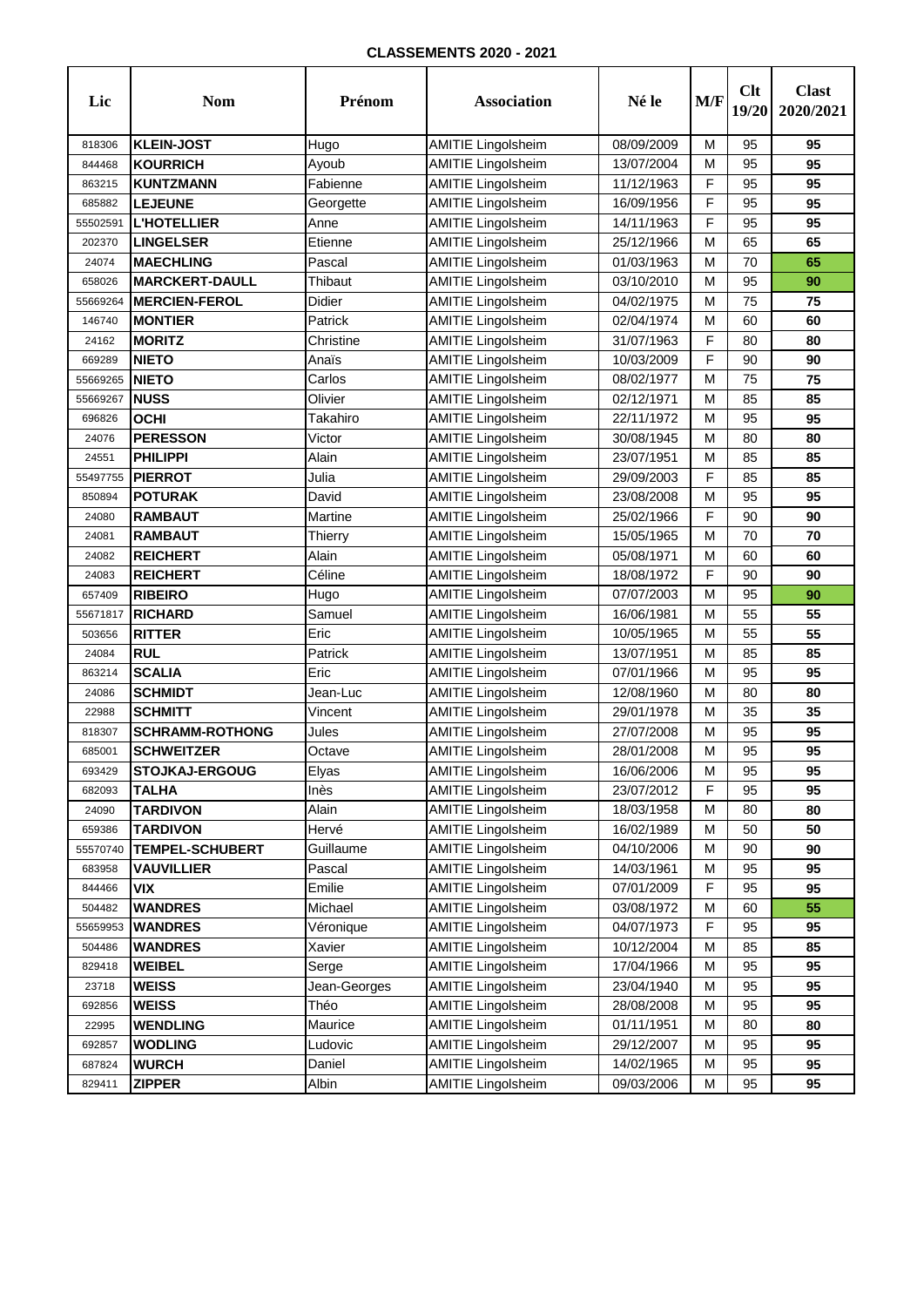| Lic      | <b>Nom</b>                        | Prénom    | <b>Association</b>           | Né le      | M/F | Clt<br>19/20 | <b>Clast</b><br>2020/2021 |  |  |  |
|----------|-----------------------------------|-----------|------------------------------|------------|-----|--------------|---------------------------|--|--|--|
|          | AS Electricité de Strasbourg T.T. |           |                              |            |     |              |                           |  |  |  |
| 809245   | <b>BUCHMULLER</b>                 | Aude      | AS Electricité de Strasbourg | 02/04/1993 | F   | 95           | 85                        |  |  |  |
| 809244   | <b>DIETRICH</b>                   | Sahm      | AS Electricité de Strasbourg | 14/07/1954 | м   | 95           | 90                        |  |  |  |
| 819787   | <b>DINH</b>                       | Justine   | AS Electricité de Strasbourg | 24/07/1991 | F   | 95           | 95                        |  |  |  |
| 678975   | <b>ENGEL</b>                      | Egide     | AS Electricité de Strasbourg | 05/05/1971 | M   | 95           | 95                        |  |  |  |
| 678953   | <b>IFEHRNBACH</b>                 | Pierre    | AS Electricité de Strasbourg | 22/09/1989 | м   | 85           | 80                        |  |  |  |
| 678955   | <b>HALFTERMEYER</b>               | Pascal    | AS Electricité de Strasbourg | 15/10/1964 | M   | 80           | 80                        |  |  |  |
| 678950   | <b>LOEFFLER</b>                   | Vincent   | AS Electricité de Strasbourg | 24/02/1970 | M   | 85           | 85                        |  |  |  |
| 819789   | <b>MIZZI</b>                      | Florian   | AS Electricité de Strasbourg | 17/07/1990 | м   | 95           | 95                        |  |  |  |
| 678957   | <b>NEFF</b>                       | Christian | AS Electricité de Strasbourg | 07/08/1959 | м   | 95           | 95                        |  |  |  |
| 678977   | <b>OCHSENBEIN</b>                 | Mickael   | AS Electricité de Strasbourg | 29/12/1975 | M   | 95           | 95                        |  |  |  |
| 678956   | <b>REUTHER</b>                    | Rémy      | AS Electricité de Strasbourg | 06/11/1961 | м   | 95           | 95                        |  |  |  |
| 678954   | <b>RIEGEL</b>                     | Michel    | AS Electricité de Strasbourg | 08/02/1957 | M   | 85           | 85                        |  |  |  |
| 678951   | <b>SCHUH</b>                      | Alain     | AS Electricité de Strasbourg | 31/03/1964 | м   | 95           | 95                        |  |  |  |
|          | <b>ASP Gottenhouse</b>            |           |                              |            |     |              |                           |  |  |  |
| 55673713 | <b>HAUSS</b>                      | Benoît    | <b>ASP Gottenhouse</b>       | 01/12/1969 | M   | 65           | 65                        |  |  |  |
| 513715   | <b>KAUFFMANN</b>                  | Thiebaud  | <b>ASP Gottenhouse</b>       | 09/11/1958 | м   | 70           | 70                        |  |  |  |
| 450636   | <b>MORGENTHALER</b>               | Christian | <b>ASP Gottenhouse</b>       | 07/06/1964 | M   | 80           | 80                        |  |  |  |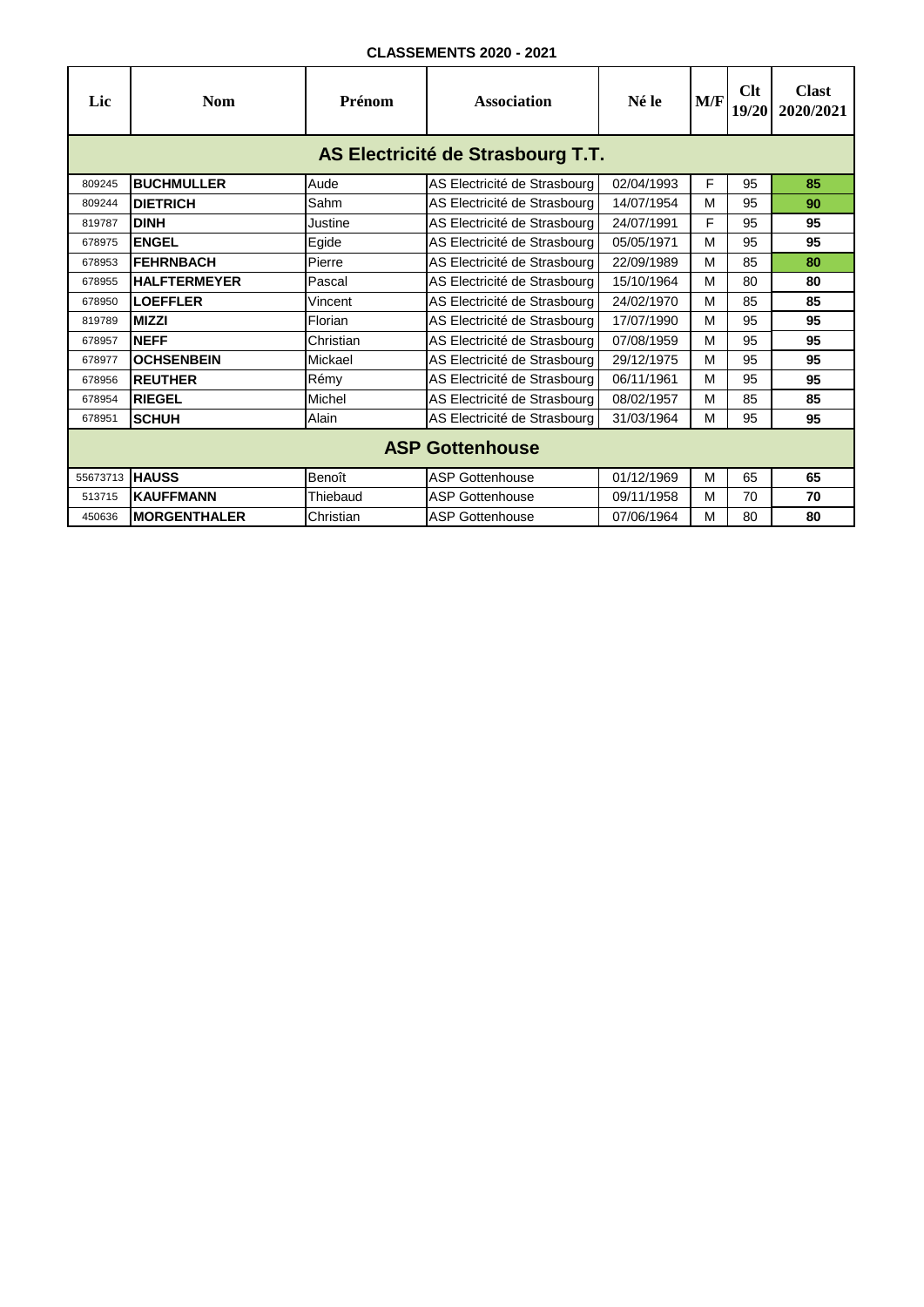| Lic      | <b>Nom</b>              | Prénom        | <b>Association</b>      | Né le      | M/F       | Clt<br>19/20 | <b>Clast</b><br>2020/2021 |  |  |  |  |  |
|----------|-------------------------|---------------|-------------------------|------------|-----------|--------------|---------------------------|--|--|--|--|--|
|          | <b>CLTT Menchhoffen</b> |               |                         |            |           |              |                           |  |  |  |  |  |
| 857138   | <b>ACKERMANN</b>        | Jules         | <b>CLTT Menchhoffen</b> | 12/10/2008 | м         | 95           | 95                        |  |  |  |  |  |
| 322596   | <b>BERNARD</b>          | Jérôme        | <b>CLTT Menchhoffen</b> | 02/05/1978 | М         | 80           | 75                        |  |  |  |  |  |
| 849954   | <b>BERRON</b>           | Laurent       | <b>CLTT Menchhoffen</b> | 07/07/1985 | М         | 95           | 95                        |  |  |  |  |  |
| 849955   | <b>BERRON</b>           | Maël          | <b>CLTT Menchhoffen</b> | 02/12/2010 | М         | 95           | 95                        |  |  |  |  |  |
| 849959   | <b>BERTRAND</b>         | Lysa          | <b>CLTT Menchhoffen</b> | 20/10/2009 | F         | 95           | 95                        |  |  |  |  |  |
| 849960   | <b>BOEHM</b>            | Mickael       | <b>CLTT Menchhoffen</b> | 17/07/1992 | М         | 95           | 95                        |  |  |  |  |  |
| 505041   | <b>BURGER</b>           | Thierry       | <b>CLTT Menchhoffen</b> | 18/05/1967 | М         | 70           | 70                        |  |  |  |  |  |
| 409710   | <b>CHRISTMANN</b>       | Nathan        | <b>CLTT Menchhoffen</b> | 10/01/2001 | М         | 55           | 55                        |  |  |  |  |  |
| 55624293 | <b>CODA</b>             | Yoann         | <b>CLTT Menchhoffen</b> | 19/02/2001 | М         | 70           | 70                        |  |  |  |  |  |
| 515187   | <b>DENNI</b>            | Florian       | <b>CLTT Menchhoffen</b> | 16/12/2002 | М         | 90           | 90                        |  |  |  |  |  |
| 863731   | <b>DUPUY</b>            | Max           | <b>CLTT Menchhoffen</b> | 05/03/2009 | М         | 95           | 95                        |  |  |  |  |  |
| 55624291 | <b>DUPUY</b>            | Norbert       | CLTT Menchhoffen        | 17/05/1975 | М         | 90           | 90                        |  |  |  |  |  |
| 849958   | <b>FAERBER</b>          | Lorna         | <b>CLTT Menchhoffen</b> | 02/07/2009 | F         | 95           | 95                        |  |  |  |  |  |
| 849957   | <b>FINOCHIARO</b>       | Maeva         | <b>CLTT Menchhoffen</b> | 01/08/2008 | F         | 95           | 95                        |  |  |  |  |  |
| 849256   | <b>FINOCHIARO</b>       | Yoann         | <b>CLTT Menchhoffen</b> | 23/01/2007 | М         | 95           | 95                        |  |  |  |  |  |
| 26558    | <b>GANDER</b>           | Jean-Luc      | <b>CLTT Menchhoffen</b> | 24/10/1971 | М         | 60           | 60                        |  |  |  |  |  |
| 26559    | <b>GANDER</b>           | Nicolas       | CLTT Menchhoffen        | 18/08/1980 | М         | 75           | 75                        |  |  |  |  |  |
| 26560    | <b>GANDER</b>           | Pascal        | <b>CLTT Menchhoffen</b> | 11/10/1969 | М         | 65           | 65                        |  |  |  |  |  |
| 55696768 | <b>GRIEBNER</b>         | Wolfgang      | <b>CLTT Menchhoffen</b> | 14/06/1952 | М         | 95           | 95                        |  |  |  |  |  |
| 26563    | <b>GSTALTER</b>         | Robert        | <b>CLTT Menchhoffen</b> | 24/01/1964 | М         | 75           | 75                        |  |  |  |  |  |
| 857137   | <b>HOERTH</b>           | Clara         | <b>CLTT Menchhoffen</b> | 11/01/2008 | F         | 95           | 95                        |  |  |  |  |  |
| 26503    | <b>JACKY</b>            | Daniel        | CLTT Menchhoffen        | 28/04/1962 | М         | 70           | 70                        |  |  |  |  |  |
| 55670874 | <b>KIEHL</b>            | Mario         | <b>CLTT Menchhoffen</b> | 25/07/1970 | м         | 95           | 95                        |  |  |  |  |  |
| 809551   | <b>KILZER</b>           | Morgane       | <b>CLTT Menchhoffen</b> | 31/10/1996 | F         | 95           | 95                        |  |  |  |  |  |
| 51135    | <b>KOBER</b>            | Serge         | <b>CLTT Menchhoffen</b> | 08/08/1965 | М         | 45           | 45                        |  |  |  |  |  |
| 55624295 | <b>KREMER</b>           | Nicolas       | <b>CLTT Menchhoffen</b> | 17/08/2003 | М         | 65           | 65                        |  |  |  |  |  |
| 657196   | <b>LEONHART</b>         | Noah          | <b>CLTT Menchhoffen</b> | 26/09/2009 | М         | 95           | 95                        |  |  |  |  |  |
| 55670873 | <b>MUCKENSTURM</b>      | Jean-Paul     | <b>CLTT Menchhoffen</b> | 03/01/1957 | М         | 90           | 90                        |  |  |  |  |  |
| 55614464 | <b>MULLER</b>           | Jean-Claude   | <b>CLTT Menchhoffen</b> | 25/04/1970 | М         | 95           | 95                        |  |  |  |  |  |
| 671007   | <b>MULLER</b>           | Valérian      | <b>CLTT Menchhoffen</b> | 04/04/2007 | М         | 95           | 95                        |  |  |  |  |  |
| 452609   | <b>OSTER</b>            | Alain         | CLTT Menchhoffen        | 19/05/1971 | ${\sf M}$ | 60           | 60                        |  |  |  |  |  |
| 452620   | <b>OSTER</b>            | Marco         | <b>CLTT Menchhoffen</b> | 27/04/2002 | М         | 85           | 85                        |  |  |  |  |  |
| 662725   | <b>OSTER</b>            | Maxime        | <b>CLTT Menchhoffen</b> | 24/06/2008 | М         | 95           | 95                        |  |  |  |  |  |
| 55498821 | <b>OSTER</b>            | Tony          | <b>CLTT Menchhoffen</b> | 17/05/2005 | М         | 95           | 90                        |  |  |  |  |  |
| 687832   | <b>PALMAY</b>           | Mathys        | <b>CLTT Menchhoffen</b> | 16/07/2005 | М         | 95           | 95                        |  |  |  |  |  |
| 409700   | <b>SAEMANN</b>          | Luc           | CLTT Menchhoffen        | 21/09/1968 | М         | 90           | 90                        |  |  |  |  |  |
| 55476423 | <b>SIREN</b>            | Muhammed Sami | <b>CLTT Menchhoffen</b> | 20/01/2003 | М         | 90           | 90                        |  |  |  |  |  |
| 26576    | <b>SPAEDIG</b>          | Didier        | <b>CLTT Menchhoffen</b> | 05/02/1970 | М         | 55           | 50                        |  |  |  |  |  |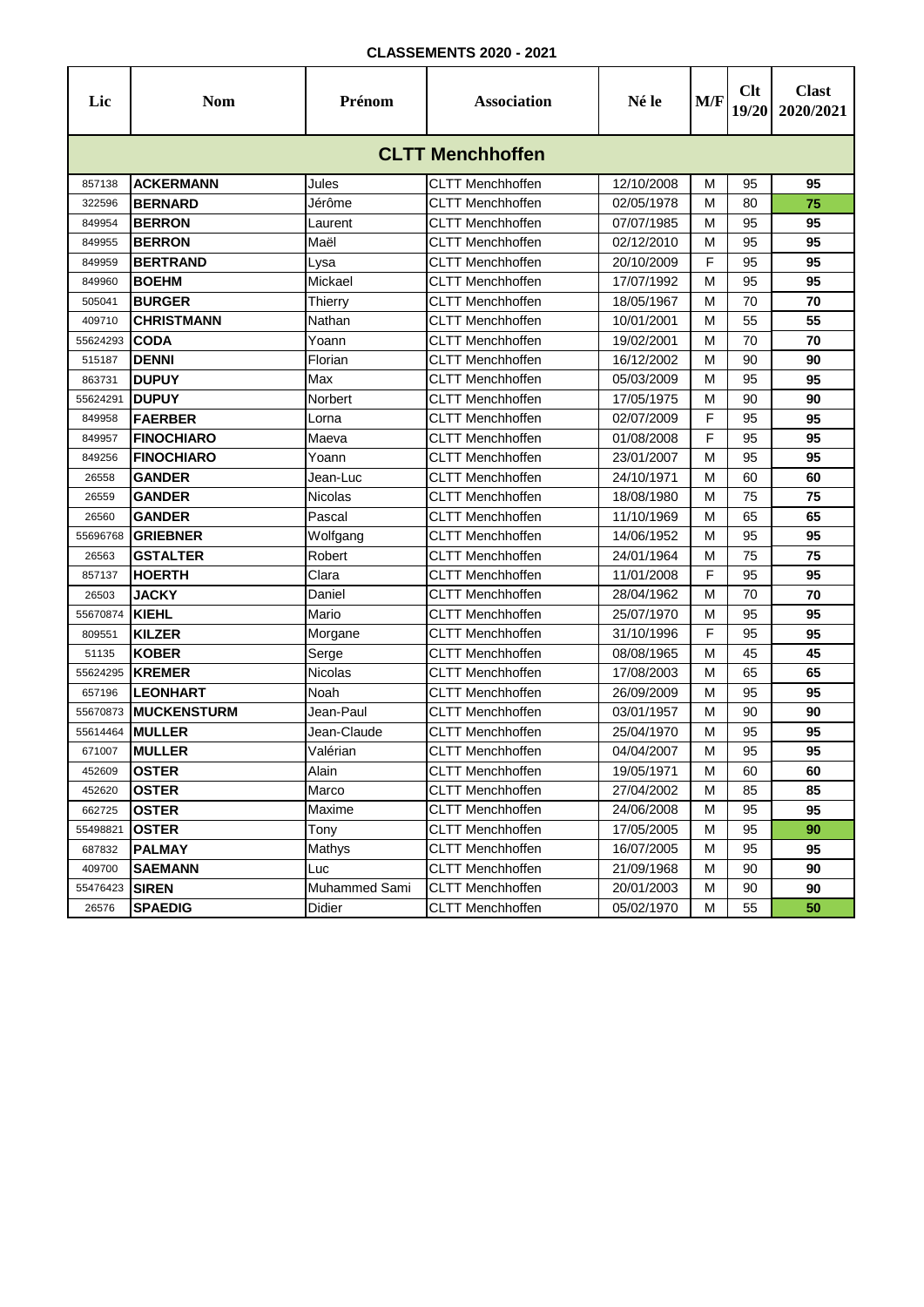| Lic      | <b>Nom</b>           | Prénom      | <b>Association</b>   | Né le      | M/F | Clt<br>19/20 | <b>Clast</b><br>2020/2021 |  |  |  |  |
|----------|----------------------|-------------|----------------------|------------|-----|--------------|---------------------------|--|--|--|--|
|          | <b>CP Zutzendorf</b> |             |                      |            |     |              |                           |  |  |  |  |
| 24123    | <b>BASTIAN</b>       | Raymond     | CP Zutzendorf        | 25/05/1962 | м   | 80           | 80                        |  |  |  |  |
| 24125    | <b>BOESINGER</b>     | Chris       | <b>CP Zutzendorf</b> | 12/06/1995 | M   | 40           | 40                        |  |  |  |  |
| 22621    | <b>BOESINGER</b>     | Claude      | <b>CP Zutzendorf</b> | 28/12/1963 | M   | 65           | 65                        |  |  |  |  |
| 281322   | <b>BOESINGER</b>     | Jessie      | CP Zutzendorf        | 22/12/1999 | F   | 65           | 65                        |  |  |  |  |
| 331705   | <b>BOESINGER</b>     | Marion      | CP Zutzendorf        | 17/01/2002 | F   | 50           | 45                        |  |  |  |  |
| 396678   | <b>BURGY</b>         | Jonathan    | <b>CP Zutzendorf</b> | 09/07/1997 | M   | 90           | 90                        |  |  |  |  |
| 331709   | <b>DERSE</b>         | Kelly       | <b>CP Zutzendorf</b> | 05/11/2000 | F   | 70           | 70                        |  |  |  |  |
| 55562002 | <b>DORN</b>          | Eléna       | CP Zutzendorf        | 30/01/2008 | F   | 85           | 85                        |  |  |  |  |
| 24131    | <b>DORN</b>          | Eric        | <b>CP Zutzendorf</b> | 26/05/1978 | M   | 55           | 55                        |  |  |  |  |
| 516675   | <b>DORN</b>          | Mélissa     | <b>CP Zutzendorf</b> | 20/08/2005 | F   | 70           | 60                        |  |  |  |  |
| 58568    | <b>FERTIG</b>        | Angélique   | CP Zutzendorf        | 16/12/1975 | F   | 85           | 85                        |  |  |  |  |
| 180476   | <b>FERTIG</b>        | Jonathan    | <b>CP Zutzendorf</b> | 06/09/1983 | м   | 95           | 95                        |  |  |  |  |
| 687073   | <b>FERTIG</b>        | Tess        | <b>CP Zutzendorf</b> | 15/07/2008 | F   | 95           | 95                        |  |  |  |  |
| 440425   | <b>FOELS</b>         | Christophe  | <b>CP Zutzendorf</b> | 25/03/1972 | M   | 35           | 35                        |  |  |  |  |
| 854323   | <b>GIRARD</b>        | Clémentine  | <b>CP Zutzendorf</b> | 26/07/2009 | F   | 95           | 90                        |  |  |  |  |
| 854322   | <b>GIRARD</b>        | Juan        | CP Zutzendorf        | 15/07/2006 | M   | 95           | 95                        |  |  |  |  |
| 55562004 | <b>GONZALEZ</b>      | Yaël        | <b>CP Zutzendorf</b> | 13/05/2004 | M   | 80           | 70                        |  |  |  |  |
| 689598   | <b>JUNG</b>          | Olivier     | <b>CP Zutzendorf</b> | 16/06/1969 | M   | 30           | 30                        |  |  |  |  |
| 689600   | <b>LALA</b>          | Laurent     | <b>CP Zutzendorf</b> | 03/03/1980 | м   | 40           | 40                        |  |  |  |  |
| 693511   | <b>LALA</b>          | Louis       | CP Zutzendorf        | 09/07/2007 | M   | 85           | 80                        |  |  |  |  |
| 171893   | <b>LANGOWSKI</b>     | Romain      | <b>CP Zutzendorf</b> | 23/12/1979 | M   | 85           | 85                        |  |  |  |  |
| 55503789 | <b>MALET</b>         | Michel-Marc | <b>CP Zutzendorf</b> | 27/02/1964 | M   | 65           | 65                        |  |  |  |  |
| 55503783 | <b>MONNIER</b>       | Agnès       | <b>CP Zutzendorf</b> | 29/07/1974 | F   | 90           | 90                        |  |  |  |  |
| 55503763 | <b>MONNIER</b>       | Bruno       | <b>CP Zutzendorf</b> | 31/10/2005 | M   | 90           | 90                        |  |  |  |  |
| 24141    | <b>MONNIER</b>       | Jean-Paul   | CP Zutzendorf        | 13/10/1968 | M   | 60           | 60                        |  |  |  |  |
| 331714   | <b>MONNIER</b>       | Ludovic     | CP Zutzendorf        | 18/04/2001 | м   | 40           | 40                        |  |  |  |  |
| 504004   | <b>PALLOT</b>        | Eric        | CP Zutzendorf        | 22/04/1958 | M   | 70           | 70                        |  |  |  |  |
| 687075   | <b>PHILIPPS</b>      | Romain      | CP Zutzendorf        | 17/07/2006 | м   | 90           | 95                        |  |  |  |  |
| 832910   | <b>REINHARDT</b>     | Stéphane    | CP Zutzendorf        | 11/04/1992 | M   | 75           | 70                        |  |  |  |  |
| 55556540 | <b>SCHINI</b>        | Patrick     | <b>CP Zutzendorf</b> | 11/02/1959 | M   | 65           | 65                        |  |  |  |  |
| 24144    | <b>SCHINI</b>        | Paul        | <b>CP Zutzendorf</b> | 27/04/1954 | M   | 70           | 70                        |  |  |  |  |
| 687076   | <b>SCHMITT</b>       | Nathan      | <b>CP Zutzendorf</b> | 14/01/2007 | M   | 95           | 95                        |  |  |  |  |
| 687074   | <b>WEBER</b>         | Noé         | CP Zutzendorf        | 25/01/2006 | М   | 95           | 95                        |  |  |  |  |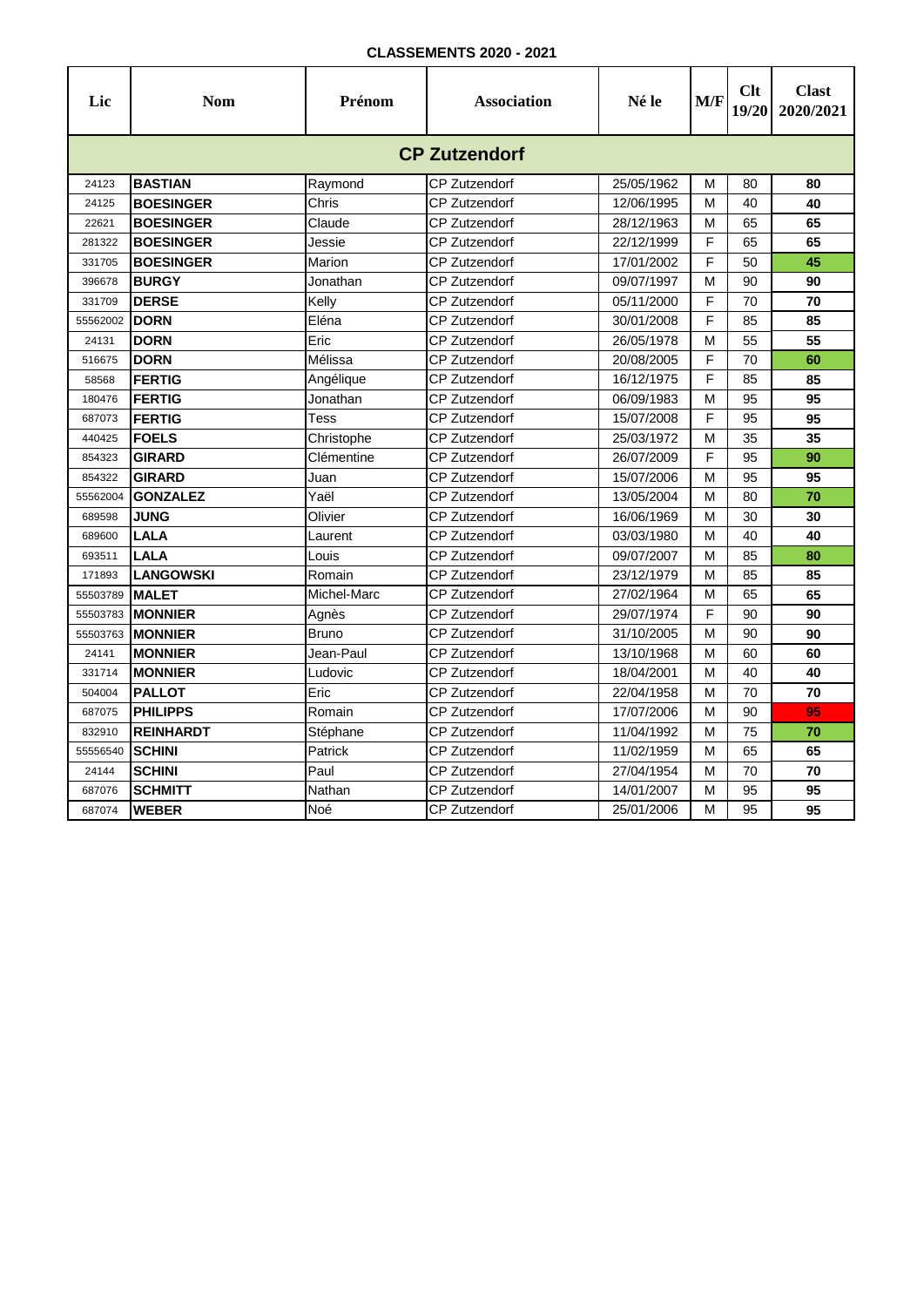| Lic                         | <b>Nom</b>         | Prénom        | <b>Association</b>          | Né le      | M/F | Clt<br>19/20 | <b>Clast</b><br>2020/2021 |  |  |  |  |
|-----------------------------|--------------------|---------------|-----------------------------|------------|-----|--------------|---------------------------|--|--|--|--|
| <b>CS Tricolore Saverne</b> |                    |               |                             |            |     |              |                           |  |  |  |  |
| 512967                      | <b>BECKERICH</b>   | Pascal        | <b>CS Tricolore Saverne</b> | 11/12/1968 | м   | 60           | 60                        |  |  |  |  |
| 658892                      | <b>BEHR</b>        | Mireille      | <b>CS Tricolore Saverne</b> | 30/11/1959 | F   | 95           | 95                        |  |  |  |  |
| 837210                      | <b>BELLER</b>      | Corentin      | <b>CS Tricolore Saverne</b> | 29/11/2005 | М   | 95           | 90                        |  |  |  |  |
| 837213                      | <b>DORVAUX</b>     | Timéo         | <b>CS Tricolore Saverne</b> | 26/07/2011 | М   | 95           | 95                        |  |  |  |  |
| 55628037                    | <b>DUPONT</b>      | Agnès         | CS Tricolore Saverne        | 14/11/2008 | F   | 85           | 85                        |  |  |  |  |
| 681232                      | <b>FANATAN</b>     | Nicolae       | <b>CS Tricolore Saverne</b> | 27/10/1968 | М   | 95           | 75                        |  |  |  |  |
| 55559287                    | <b>GUILLAUMONT</b> | Etienne       | CS Tricolore Saverne        | 09/08/1966 | М   | 80           | 80                        |  |  |  |  |
| 681239                      | <b>GUILLAUMONT</b> | Henri         | <b>CS Tricolore Saverne</b> | 01/01/2008 | М   | 95           | 95                        |  |  |  |  |
| 681235                      | <b>HOESSLER</b>    | Hélène        | CS Tricolore Saverne        | 07/07/2010 | F   | 95           | 95                        |  |  |  |  |
| 55673621                    | <b>HOJNACKI</b>    | Lucas         | CS Tricolore Saverne        | 11/12/2001 | М   | 95           | 95                        |  |  |  |  |
| 30744                       | <b>KRAEMER</b>     | Jean-Marc     | <b>CS Tricolore Saverne</b> | 01/10/1953 | М   | 65           | 65                        |  |  |  |  |
| 819367                      | <b>KRAEMER</b>     | Laurent       | CS Tricolore Saverne        | 03/09/1976 | М   | 95           | 95                        |  |  |  |  |
| 679615                      | <b>KRESS</b>       | Vincent       | CS Tricolore Saverne        | 03/10/2001 | м   | 95           | 95                        |  |  |  |  |
| 819377                      | <b>LAPOINTE</b>    | Jean-François | <b>CS Tricolore Saverne</b> | 23/06/1965 | м   | 95           | 95                        |  |  |  |  |
| 819384                      | <b>LENOIR</b>      | Claude        | CS Tricolore Saverne        | 17/03/1951 | М   | 95           | 95                        |  |  |  |  |
| 55673611                    | <b>MATTERN</b>     | Florian       | <b>CS Tricolore Saverne</b> | 26/03/1990 | М   | 75           | 75                        |  |  |  |  |
| 380616                      | <b>MULLER</b>      | André         | CS Tricolore Saverne        | 06/07/1963 | М   | 60           | 60                        |  |  |  |  |
| 860688                      | <b>PICHOT</b>      | Nicolas       | <b>CS Tricolore Saverne</b> | 03/12/1996 | М   | 95           | 95                        |  |  |  |  |
| 658891                      | <b>REHM</b>        | Cyril         | CS Tricolore Saverne        | 14/09/1966 | М   | 85           | 85                        |  |  |  |  |
| 863612                      | <b>REUTENAUER</b>  | Mickael       | <b>CS Tricolore Saverne</b> | 05/12/1972 | М   | 95           | 95                        |  |  |  |  |
| 681233                      | <b>RICHARDOT</b>   | Pierre        | <b>CS Tricolore Saverne</b> | 05/11/2004 | М   | 95           | 95                        |  |  |  |  |
| 511818                      | <b>SCHAEFFER</b>   | Jean-Paul     | <b>CS Tricolore Saverne</b> | 29/09/1936 | М   | 95           | 95                        |  |  |  |  |
| 25436                       | <b>SIMON</b>       | Jean-Luc      | CS Tricolore Saverne        | 27/02/1957 | М   | 75           | 75                        |  |  |  |  |
| 328661                      | <b>TOUSSAINT</b>   | Gilles        | <b>CS Tricolore Saverne</b> | 04/07/1947 | М   | 95           | 95                        |  |  |  |  |
| 864257                      | <b>VENET</b>       | Florian       | <b>CS Tricolore Saverne</b> | 12/08/1994 | М   | 95           | 95                        |  |  |  |  |
| 55616775                    | <b>WILD</b>        | Christophe    | <b>CS Tricolore Saverne</b> | 13/09/1996 | М   | 90           | 85                        |  |  |  |  |
| 30754                       | <b>WILT</b>        | Eric          | <b>CS Tricolore Saverne</b> | 29/06/1964 | М   | 75           | 75                        |  |  |  |  |
|                             |                    |               | <b>CTT 77 Val de Moder</b>  |            |     |              |                           |  |  |  |  |
| 257004                      | <b>ARBOGAST</b>    | Claude        | CTT 77 Val de Moder         | 24/05/1972 | м   | 80           | 80                        |  |  |  |  |
| 55614536 <b>BADER</b>       |                    | Dominique     | CTT 77 Val de Moder         | 24/12/1973 | M   | 65           | 65                        |  |  |  |  |
| 809805                      | <b>BADER</b>       | Esteban       | CTT 77 Val de Moder         | 14/06/2010 | М   | 95           | 95                        |  |  |  |  |
| 501200                      | <b>BONIMEUX</b>    | Yves          | CTT 77 Val de Moder         | 23/08/1967 | м   | 75           | 75                        |  |  |  |  |
| 809759                      | <b>BRILLAUX</b>    | Olivier       | CTT 77 Val de Moder         | 09/05/1961 | М   | 95           | 95                        |  |  |  |  |
| 809757                      | <b>DEMMERLE</b>    | Christa       | CTT 77 Val de Moder         | 09/11/1954 | F   | 95           | 95                        |  |  |  |  |
| 809756                      | <b>DEMMERLE</b>    | Edgar         | CTT 77 Val de Moder         | 08/09/1954 | М   | 95           | 95                        |  |  |  |  |
| 679121                      | <b>ERNENWEIN</b>   | Pierre        | CTT 77 Val de Moder         | 22/01/1975 | М   | 95           | 95                        |  |  |  |  |
| 811523                      | <b>FERRANTE</b>    | Marie         | CTT 77 Val de Moder         | 02/11/1998 | F   | 95           | 95                        |  |  |  |  |
| 667240                      | <b>FOISSSET</b>    | Arnaud        | CTT 77 Val de Moder         | 05/06/2010 | М   | 95           | 95                        |  |  |  |  |
| 809758                      | <b>MOREAU</b>      | Emeric        | CTT 77 Val de Moder         | 17/07/1997 | М   | 90           | 90                        |  |  |  |  |
| 679470                      | <b>MOREAU</b>      | Eric          | CTT 77 Val de Moder         | 31/07/1968 | М   | 60           | 60                        |  |  |  |  |
| 809760                      | <b>NECK</b>        | Cyril         | CTT 77 Val de Moder         | 25/11/1991 | М   | 95           | 95                        |  |  |  |  |
| 809755                      | <b>NEYNER</b>      | Lucas         | CTT 77 Val de Moder         | 19/06/2003 | М   | 95           | 95                        |  |  |  |  |
| 55557158                    | <b>NEYNER</b>      | Sébastien     | CTT 77 Val de Moder         | 29/02/1976 | М   | 80           | 75                        |  |  |  |  |
| 22520                       | <b>ROESS</b>       | Olivier       | CTT 77 Val de Moder         | 26/08/1971 | М   | 60           | 55                        |  |  |  |  |
| 809763                      | <b>ROESS</b>       | Raphaël       | CTT 77 Val de Moder         | 04/11/2009 | М   | 95           | 95                        |  |  |  |  |
| 257002                      | <b>SAVE</b>        | Alexandre     | CTT 77 Val de Moder         | 10/10/1997 | М   | 65           | 65                        |  |  |  |  |
| 257003                      | <b>SAVE</b>        | Guillaume     | CTT 77 Val de Moder         | 13/04/1999 | М   | 55           | 55                        |  |  |  |  |
| 385865                      | <b>WATHLE</b>      | Matthias      | CTT 77 Val de Moder         | 08/05/1999 | М   | 70           | 70                        |  |  |  |  |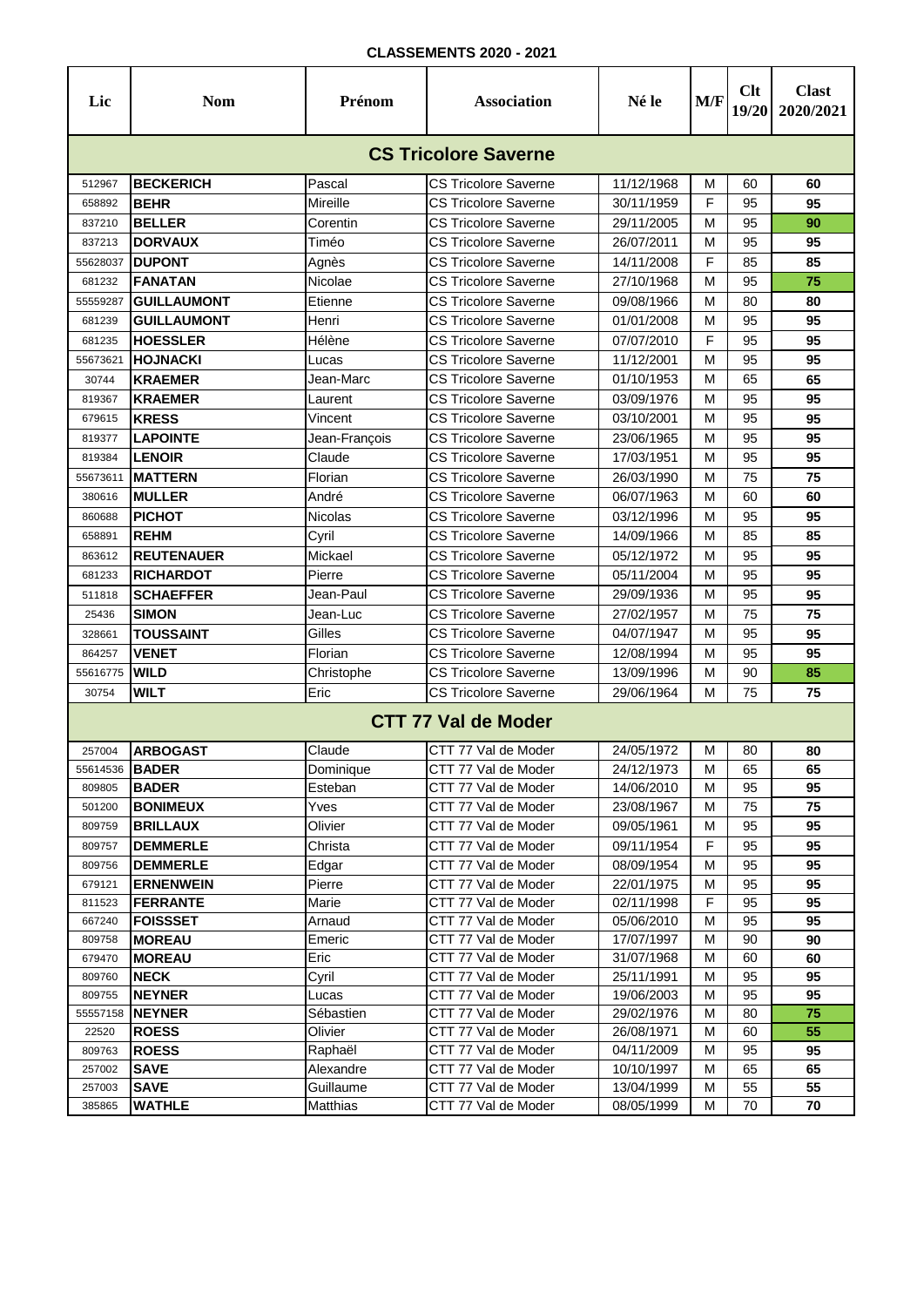| Lic      | <b>Nom</b>                   | Prénom          | <b>Association</b>           | Né le      | M/F | Clt<br>19/20 | <b>Clast</b><br>2020/2021 |  |  |  |
|----------|------------------------------|-----------------|------------------------------|------------|-----|--------------|---------------------------|--|--|--|
|          | <b>HANAU Tennis de table</b> |                 |                              |            |     |              |                           |  |  |  |
| 821917   | <b>ADOLFF</b>                | Agathe          | <b>HANAU Tennis de table</b> | 29/05/2013 | F   | 95           | 95                        |  |  |  |
| 659979   | <b>ADOLFF</b>                | Mathis          | <b>HANAU Tennis de table</b> | 19/07/2009 | M   | 95           | 95                        |  |  |  |
| 683553   | <b>BURCKEL</b>               | Yann            | <b>HANAU Tennis de table</b> | 28/02/2006 | M   | 95           | 95                        |  |  |  |
| 821919   | <b>DILLINGER</b>             | Cyrielle        | HANAU Tennis de table        | 29/01/2009 | F   | 95           | 95                        |  |  |  |
| 685461   | <b>DILLINGER</b>             | <b>Matthias</b> | <b>HANAU Tennis de table</b> | 12/07/2007 | M   | 95           | 95                        |  |  |  |
| 679791   | <b>DUVOT</b>                 | Jean-Marc       | <b>HANAU Tennis de table</b> | 16/11/1966 | M   | 75           | 70                        |  |  |  |
| 55653059 | <b>FATH</b>                  | Manon           | <b>HANAU Tennis de table</b> | 01/12/2003 | F   | 95           | 95                        |  |  |  |
| 55618525 | <b>GERBER</b>                | Fabien          | <b>HANAU Tennis de table</b> | 30/06/1971 | M   | 60           | 60                        |  |  |  |
| 24173    | <b>GING</b>                  | Thibaut         | <b>HANAU Tennis de table</b> | 23/05/1991 | M   | 60           | 55                        |  |  |  |
| 26562    | <b>GOEPFERT</b>              | Patrick         | <b>HANAU Tennis de table</b> | 27/09/1958 | M   | 90           | 90                        |  |  |  |
| 814899   | <b>GROHMANN</b>              | <b>Nicolas</b>  | <b>HANAU Tennis de table</b> | 16/10/1995 | M   | 70           | 60                        |  |  |  |
| 60251    | <b>GUGUMUS</b>               | Joël            | <b>HANAU Tennis de table</b> | 01/08/1969 | M   | 60           | 60                        |  |  |  |
| 814901   | <b>HAEHN</b>                 | Régis           | <b>HANAU Tennis de table</b> | 30/01/1978 | M   | 75           | 70                        |  |  |  |
| 659976   | <b>HUSSON</b>                | Lucie           | <b>HANAU Tennis de table</b> | 24/03/2007 | F   | 90           | 90                        |  |  |  |
| 321511   | <b>KLICKI</b>                | Thierry         | <b>HANAU Tennis de table</b> | 10/03/1970 | M   | 65           | 65                        |  |  |  |
| 24179    | <b>KLOPFENSTEIN</b>          | Marc            | <b>HANAU Tennis de table</b> | 28/06/1985 | M   | 85           | 85                        |  |  |  |
| 821915   | <b>LANG</b>                  | Amandine        | <b>HANAU Tennis de table</b> | 17/05/2012 | F   | 95           | 95                        |  |  |  |
| 679788   | <b>LANG</b>                  | Eric            | <b>HANAU Tennis de table</b> | 23/12/1970 | M   | 45           | 45                        |  |  |  |
| 832478   | <b>ODOUX</b>                 | Elise           | <b>HANAU Tennis de table</b> | 01/03/2008 | F   | 95           | 95                        |  |  |  |
| 393438   | <b>PEREIRA</b>               | Mauricette      | <b>HANAU Tennis de table</b> | 14/05/1972 | F   | 90           | 90                        |  |  |  |
| 685464   | <b>SCHNEIDER</b>             | Maël            | HANAU Tennis de table        | 01/09/2008 | M   | 95           | 95                        |  |  |  |
| 685459   | <b>SCHOTT</b>                | Hugo            | <b>HANAU Tennis de table</b> | 17/01/2006 | M   | 95           | 95                        |  |  |  |
| 659982   | <b>SOHN</b>                  | Jérémy          | <b>HANAU Tennis de table</b> | 25/12/1984 | M   | 90           | 90                        |  |  |  |
| 825268   | <b>TORREGROSSA</b>           | Mario           | <b>HANAU Tennis de table</b> | 10/04/1972 | M   | 95           | 95                        |  |  |  |
| 22557    | <b>ZELLHOEFER</b>            | Charles         | HANAU Tennis de table        | 18/11/1950 | М   | 70           | 70                        |  |  |  |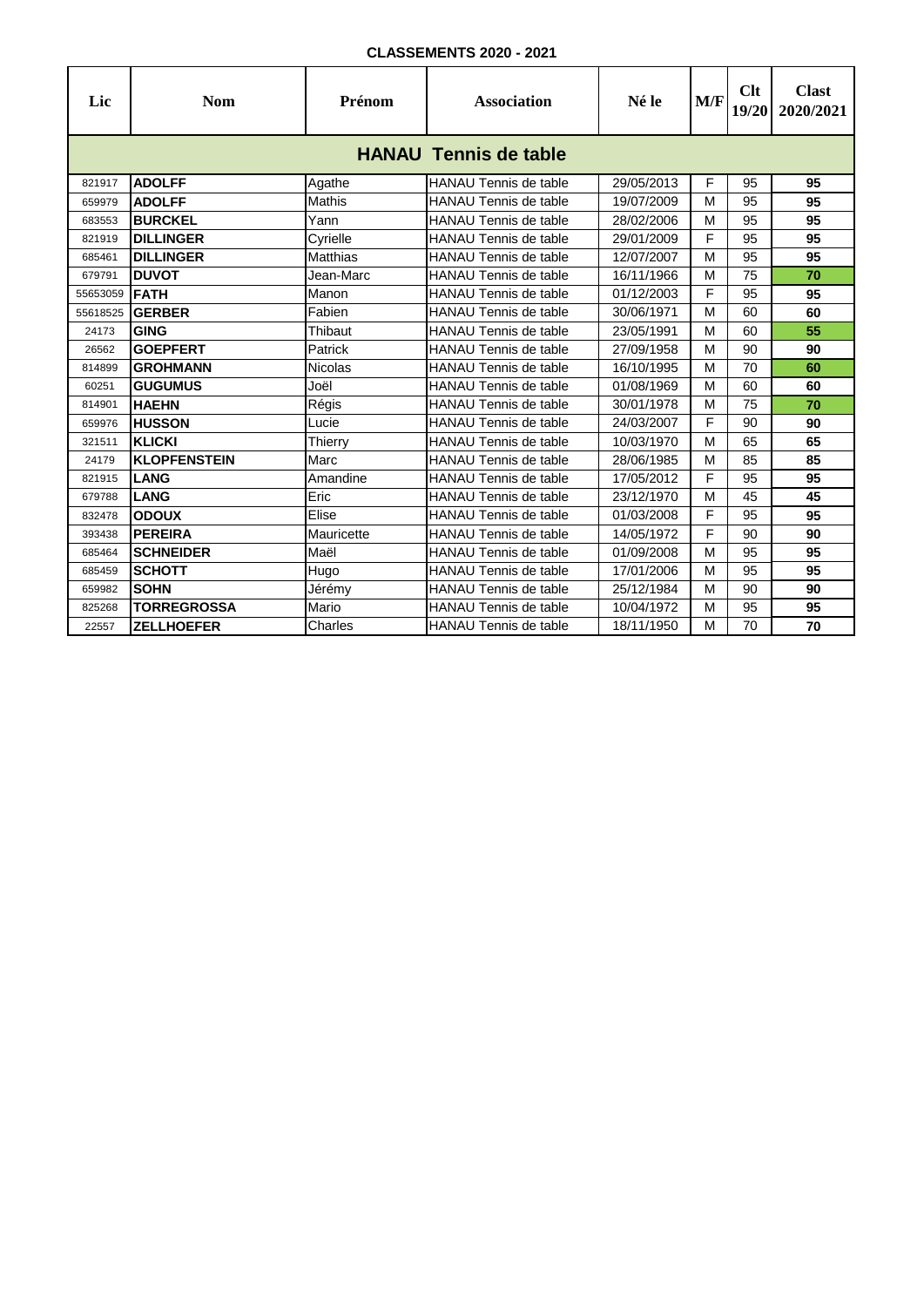| Lic                       | <b>Nom</b>        | Prénom      | <b>Association</b>        | Né le      | M/F | Clt<br>19/20 | <b>Clast</b><br>2020/2021 |  |  |  |  |
|---------------------------|-------------------|-------------|---------------------------|------------|-----|--------------|---------------------------|--|--|--|--|
| <b>LIBERTE Dettwiller</b> |                   |             |                           |            |     |              |                           |  |  |  |  |
| 657986                    | <b>APRIL</b>      | Fabienne    | <b>LIBERTE Dettwiller</b> | 29/07/1959 | F   | 95           | 95                        |  |  |  |  |
| 657987                    | <b>APRIL</b>      | Thierry     | <b>LIBERTE Dettwiller</b> | 15/12/1965 | M   | 80           | 80                        |  |  |  |  |
| 862455                    | <b>BROCKER</b>    | Manuella    | LIBERTE Dettwiller        | 05/08/2013 | F   | 95           | 95                        |  |  |  |  |
| 862456                    | <b>BROCKER</b>    | Tony        | LIBERTE Dettwiller        | 26/03/2010 | M   | 95           | 95                        |  |  |  |  |
| 833910                    | <b>BRUCKNER</b>   | Mélanie     | LIBERTE Dettwiller        | 07/06/1983 | F   | 95           | 95                        |  |  |  |  |
| 862458                    | <b>CONRAD</b>     | Jauris      | <b>LIBERTE Dettwiller</b> | 24/07/2008 | M   | 95           | 95                        |  |  |  |  |
| 819771                    | <b>ECKLY</b>      | Magali      | <b>LIBERTE Dettwiller</b> | 01/09/1985 | F   | 95           | 95                        |  |  |  |  |
| 55504157                  | <b>ERBS</b>       | Olivier     | <b>LIBERTE Dettwiller</b> | 21/07/1980 | M   | 45           | 45                        |  |  |  |  |
| 295654                    | <b>FEGER</b>      | Aurélie     | LIBERTE Dettwiller        | 21/05/2000 | F   | 85           | 85                        |  |  |  |  |
| 438292                    | <b>FEGER</b>      | Christophe  | LIBERTE Dettwiller        | 13/11/1962 | M   | 80           | $\overline{75}$           |  |  |  |  |
| 24408                     | <b>FEGER</b>      | Daniel      | LIBERTE Dettwiller        | 05/03/1952 | М   | 75           | 75                        |  |  |  |  |
| 22608                     | <b>FEGER</b>      | Laetitia    | LIBERTE Dettwiller        | 15/10/1981 | F   | 80           | 80                        |  |  |  |  |
| 689607                    | <b>JUSZCZAK</b>   | Ludivine    | <b>LIBERTE Dettwiller</b> | 25/03/2010 | F   | 95           | 95                        |  |  |  |  |
| 814816                    | <b>JUSZCZAK</b>   | Régis       | <b>LIBERTE Dettwiller</b> | 25/02/1982 | M   | 95           | 95                        |  |  |  |  |
| 862457                    | <b>KUHN</b>       | Valentin    | <b>LIBERTE Dettwiller</b> | 13/08/2010 | М   | 95           | 95                        |  |  |  |  |
| 24339                     | <b>LORENTZ</b>    | Jean-Michel | <b>LIBERTE Dettwiller</b> | 21/10/1959 | М   | 85           | 85                        |  |  |  |  |
| 814822                    | <b>MALITOURNE</b> | Geoffrey    | <b>LIBERTE Dettwiller</b> | 31/05/1989 | M   | 95           | 95                        |  |  |  |  |
| 814815                    | <b>MONAQUE</b>    | Richard     | <b>LIBERTE Dettwiller</b> | 06/01/1973 | М   | 95           | 95                        |  |  |  |  |
| 862459                    | <b>PIMMEL</b>     | Pascal      | LIBERTE Dettwiller        | 05/03/1968 | M   | 95           | 95                        |  |  |  |  |
| 128789                    | <b>PINTO</b>      | Lucas       | <b>LIBERTE Dettwiller</b> | 10/10/2000 | М   | 40           | 40                        |  |  |  |  |
| 24430                     | <b>REHM</b>       | René        | <b>LIBERTE Dettwiller</b> | 25/02/1955 | M   | 60           | 60                        |  |  |  |  |
| 55488205                  | <b>RICHERT</b>    | Thomas      | <b>LIBERTE Dettwiller</b> | 19/09/1985 | M   | 60           | 60                        |  |  |  |  |
| 840564                    | <b>SCHAEFER</b>   | Brendon     | <b>LIBERTE Dettwiller</b> | 21/04/2004 | M   | 95           | 95                        |  |  |  |  |
| 840565                    | <b>SCHAEFER</b>   | Kail        | <b>LIBERTE Dettwiller</b> | 04/02/2006 | M   | 95           | 95                        |  |  |  |  |
| 24433                     | <b>SCHAEFFER</b>  | Daniel      | <b>LIBERTE Dettwiller</b> | 24/05/1962 | M   | 90           | 90                        |  |  |  |  |
| 55577120                  | <b>SCHOTT</b>     | Kilyan      | <b>LIBERTE Dettwiller</b> | 24/11/2009 | М   | 95           | 95                        |  |  |  |  |
| 665763                    | <b>SCHWEITZER</b> | Evan        | <b>LIBERTE Dettwiller</b> | 17/01/2012 | М   | 95           | 95                        |  |  |  |  |
| 814820                    | <b>SCHWEITZER</b> | Julien      | LIBERTE Dettwiller        | 27/02/1986 | M   | 95           | 95                        |  |  |  |  |
| 55595198                  | <b>SCHWEITZER</b> | Yann        | LIBERTE Dettwiller        | 05/02/2010 | М   | 95           | 95                        |  |  |  |  |
| 55613126                  | <b>SIMONIN</b>    | Bernard     | LIBERTE Dettwiller        | 12/06/1949 | М   | 65           | 65                        |  |  |  |  |
| 516415                    | <b>STOFFEL</b>    | Corinne     | LIBERTE Dettwiller        | 26/05/1972 | F   | 75           | 75                        |  |  |  |  |
| 833908                    | <b>VOGEL</b>      | Jean-Luc    | <b>LIBERTE Dettwiller</b> | 21/09/1960 | M   | 95           | 95                        |  |  |  |  |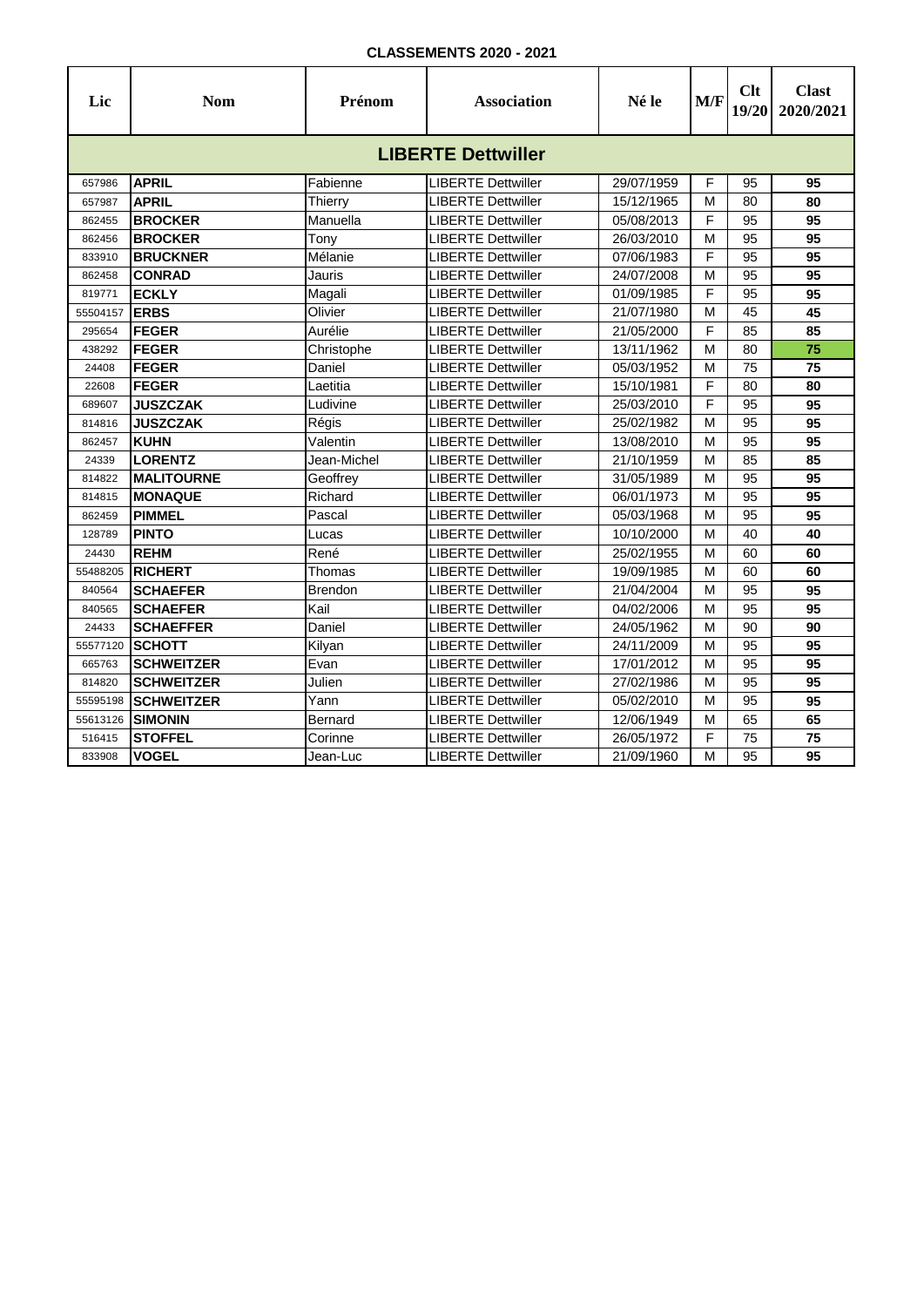| Lic      | <b>Nom</b>            | Prénom      | <b>Association</b>    | Né le      | M/F | Clt<br>19/20 | <b>Clast</b><br>2020/2021 |  |  |  |  |
|----------|-----------------------|-------------|-----------------------|------------|-----|--------------|---------------------------|--|--|--|--|
|          | <b>MJC Kirrwiller</b> |             |                       |            |     |              |                           |  |  |  |  |
| 660768   | <b>AUBRY</b>          | Antoine     | <b>MJC Kirrwiller</b> | 27/03/2007 | M   | 95           | 95                        |  |  |  |  |
| 682895   | <b>AUBRY</b>          | Elise       | <b>MJC Kirrwiller</b> | 12/11/2010 | F   | 95           | 95                        |  |  |  |  |
| 660767   | <b>BERTRAND</b>       | Amélie      | <b>MJC Kirrwiller</b> | 05/10/2009 | F   | 95           | 95                        |  |  |  |  |
| 660764   | <b>BERTRAND</b>       | Mélissa     | <b>MJC Kirrwiller</b> | 28/01/2008 | F   | 95           | 95                        |  |  |  |  |
| 815993   | <b>FISCHBACH</b>      | Laurent     | <b>MJC Kirrwiller</b> | 25/02/1965 | M   | 95           | 95                        |  |  |  |  |
| 55681080 | <b>HAGER</b>          | Emma        | <b>MJC Kirrwiller</b> | 25/03/2009 | F   | 95           | 95                        |  |  |  |  |
| 664956   | <b>HAGER</b>          | Théo        | <b>MJC Kirrwiller</b> | 09/06/2005 | M   | 95           | 95                        |  |  |  |  |
| 815995   | <b>HAMBACH</b>        | Noa         | <b>MJC Kirrwiller</b> | 19/10/2007 | M   | 95           | 95                        |  |  |  |  |
| 682727   | <b>HOFFSTETTER</b>    | Emma        | <b>MJC Kirrwiller</b> | 18/05/2008 | F   | 95           | 95                        |  |  |  |  |
| 55644200 | <b>LECHNER</b>        | Kéo         | <b>MJC Kirrwiller</b> | 23/08/2009 | M   | 95           | 95                        |  |  |  |  |
| 55618065 | <b>LECHNER</b>        | Laurent     | <b>MJC Kirrwiller</b> | 01/09/1973 | М   | 90           | 90                        |  |  |  |  |
| 24253    | <b>LEDRU</b>          | Céline      | <b>MJC Kirrwiller</b> | 14/07/1975 | F   | 35           | 35                        |  |  |  |  |
| 55514474 | <b>LEDRU</b>          | Clara       | <b>MJC Kirrwiller</b> | 05/03/2004 | F   | 75           | 75                        |  |  |  |  |
| 24161    | <b>LIOUST</b>         | Pascal      | <b>MJC Kirrwiller</b> | 21/12/1961 | M   | 70           | 70                        |  |  |  |  |
| 55565304 | <b>LUTT</b>           | Marianne    | <b>MJC Kirrwiller</b> | 19/08/1970 | F   | 90           | 90                        |  |  |  |  |
| 75059    | <b>MEHL</b>           | Florian     | <b>MJC Kirrwiller</b> | 04/09/1995 | M   | 60           | 60                        |  |  |  |  |
| 55504265 | <b>MEHL</b>           | Jean Claude | <b>MJC Kirrwiller</b> | 27/07/1963 | М   | 95           | 90                        |  |  |  |  |
| 55644197 | <b>METZGER</b>        | Emy         | <b>MJC Kirrwiller</b> | 29/08/2008 | F   | 95           | 95                        |  |  |  |  |
| 55244    | <b>OHLMANN</b>        | Pascal      | <b>MJC Kirrwiller</b> | 08/11/1967 | M   | 95           | 95                        |  |  |  |  |
| 22623    | <b>ROTH</b>           | Alfred      | <b>MJC Kirrwiller</b> | 21/02/1950 | M   | 75           | 75                        |  |  |  |  |
| 682724   | <b>SCHOSSIG</b>       | Noé         | <b>MJC Kirrwiller</b> | 10/03/2011 | M   | 95           | 95                        |  |  |  |  |
| 660763   | <b>SCHWERER</b>       | Camille     | <b>MJC Kirrwiller</b> | 25/08/2008 | F   | 95           | 95                        |  |  |  |  |
| 660760   | <b>SCHWERER</b>       | Lucie       | <b>MJC Kirrwiller</b> | 25/08/2008 | F   | 95           | 95                        |  |  |  |  |
| 505051   | <b>SERGEANT</b>       | Gauthier    | <b>MJC Kirrwiller</b> | 23/05/2002 | M   | 90           | 90                        |  |  |  |  |
| 820103   | <b>SOYDING-BECKER</b> | Yanis       | <b>MJC Kirrwiller</b> | 13/09/2011 | M   | 95           | 95                        |  |  |  |  |
| 694506   | <b>UNTERNEHR</b>      | Jacques     | <b>MJC Kirrwiller</b> | 29/01/1968 | М   | 95           | 90                        |  |  |  |  |
| 24262    | <b>WALTER</b>         | Jérémy      | <b>MJC Kirrwiller</b> | 24/03/1987 | M   | 55           | 55                        |  |  |  |  |
| 24265    | <b>WICK</b>           | Emilie      | <b>MJC Kirrwiller</b> | 28/08/1995 | F   | 85           | 85                        |  |  |  |  |
| 24266    | <b>WICK</b>           | Marion      | <b>MJC Kirrwiller</b> | 15/10/1992 | F   | 70           | 70                        |  |  |  |  |
| 55692105 | <b>ZIEGENHAGEN</b>    | Lucas       | <b>MJC Kirrwiller</b> | 14/09/2006 | M   | 95           | 95                        |  |  |  |  |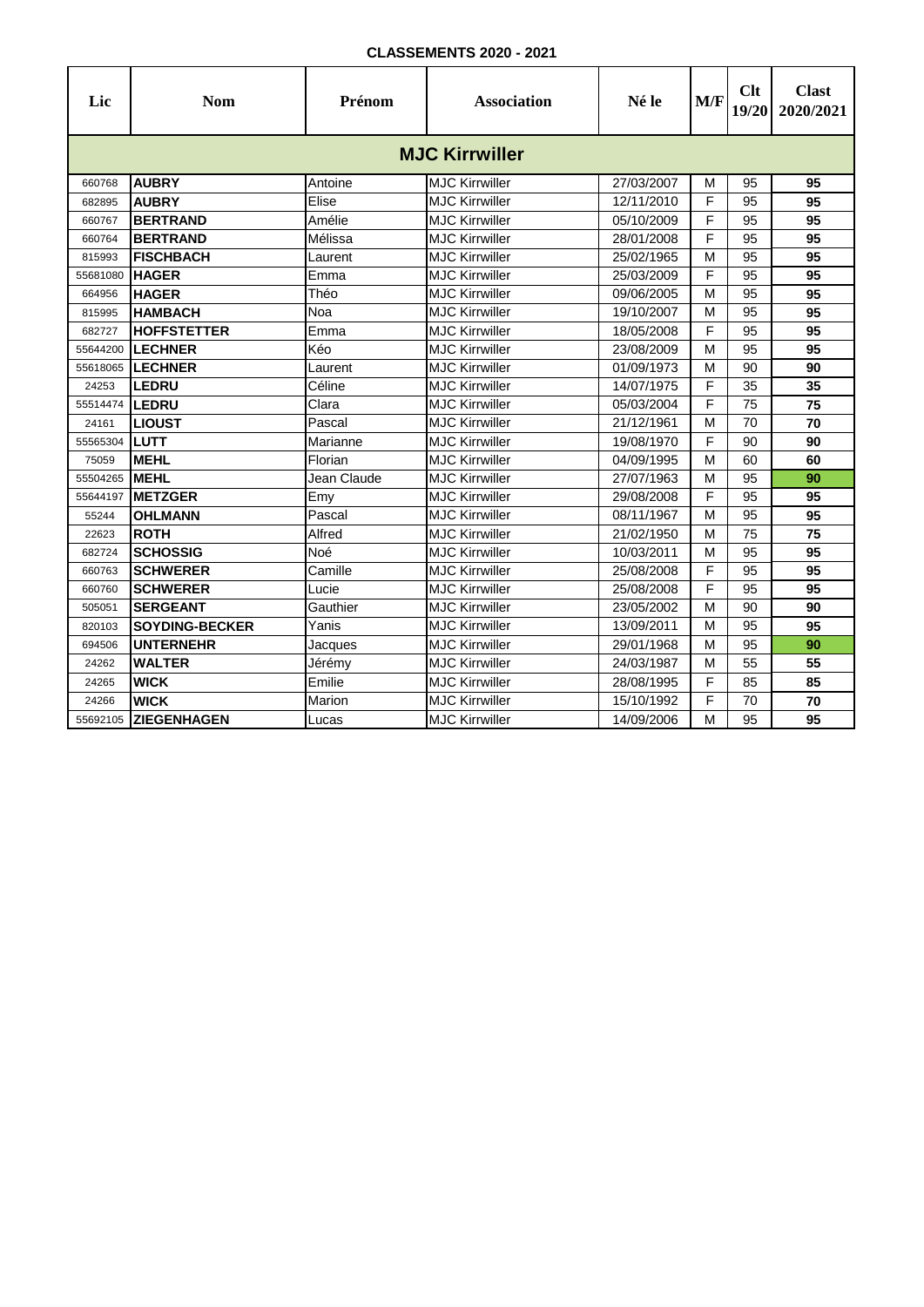| Lic      | <b>Nom</b>                    | Prénom       | <b>Association</b>            | Né le      | M/F | Clt<br>19/20 | <b>Clast</b><br>2020/2021 |  |  |  |  |
|----------|-------------------------------|--------------|-------------------------------|------------|-----|--------------|---------------------------|--|--|--|--|
|          | <b>SOGS Avenir Strasbourg</b> |              |                               |            |     |              |                           |  |  |  |  |
| 55700382 | <b>AWAD</b>                   | Ibrahim      | SOGS Avenir Strasbourg        | 02/02/1959 | М   | 85           | 85                        |  |  |  |  |
| 87160    | <b>BELZON</b>                 | Patrick      | <b>SOGS Avenir Strasbourg</b> | 02/02/1960 | M   | 45           | 45                        |  |  |  |  |
| 679192   | <b>BODIN</b>                  | Laura        | <b>SOGS Avenir Strasbourg</b> | 29/01/1998 | F   | 70           | 70                        |  |  |  |  |
| 836715   | <b>CEYLAN</b>                 | Muhammed     | SOGS Avenir Strasbourg        | 10/09/1991 | М   | 95           | 95                        |  |  |  |  |
| 812669   | <b>COMTE</b>                  | Pierre       | <b>SOGS Avenir Strasbourg</b> | 20/03/1974 | М   | 50           | 50                        |  |  |  |  |
| 55692100 | <b>CURPEN</b>                 | Jeyssen      | SOGS Avenir Strasbourg        | 28/05/1996 | М   | 60           | 60                        |  |  |  |  |
| 24797    | <b>ELLES</b>                  | Gilbert      | SOGS Avenir Strasbourg        | 27/05/1955 | М   | 85           | 85                        |  |  |  |  |
| 22968    | <b>HAAR</b>                   | Steve        | SOGS Avenir Strasbourg        | 04/02/1982 | М   | 45           | 45                        |  |  |  |  |
| 22969    | <b>HERRMANN</b>               | Jonathan     | SOGS Avenir Strasbourg        | 22/02/1990 | М   | 85           | 85                        |  |  |  |  |
| 22971    | <b>HOERNEL</b>                | Etienne      | SOGS Avenir Strasbourg        | 24/06/1958 | М   | 65           | 65                        |  |  |  |  |
| 199020   | <b>HOSSANN</b>                | Bernard      | <b>SOGS Avenir Strasbourg</b> | 16/05/1959 | М   | 95           | 95                        |  |  |  |  |
| 680906   | <b>KUHN</b>                   | Olivier      | SOGS Avenir Strasbourg        | 06/04/1976 | М   | 95           | 95                        |  |  |  |  |
| 822852   | <b>KURY</b>                   | Hervé        | SOGS Avenir Strasbourg        | 06/04/1976 | М   | 90           | 95                        |  |  |  |  |
| 689338   | <b>KURY</b>                   | Pierre       | <b>SOGS Avenir Strasbourg</b> | 16/01/2000 | М   | 55           | 50                        |  |  |  |  |
| 167857   | <b>LACROIX</b>                | Jacques      | SOGS Avenir Strasbourg        | 11/07/1950 | M   | 75           | 75                        |  |  |  |  |
| 685243   | <b>LORTZ</b>                  | Christian    | <b>SOGS Avenir Strasbourg</b> | 24/04/1966 | М   | 75           | 75                        |  |  |  |  |
| 679191   | <b>MAECHLING</b>              | Luc          | <b>SOGS Avenir Strasbourg</b> | 16/08/1968 | М   | 95           | 95                        |  |  |  |  |
| 55687863 | <b>MAECHLING</b>              | Valérie      | SOGS Avenir Strasbourg        | 23/04/1970 | F   | 95           | 95                        |  |  |  |  |
| 22978    | <b>MATHIA</b>                 | Gilbert      | <b>SOGS Avenir Strasbourg</b> | 04/09/1952 | M   | 75           | 80                        |  |  |  |  |
| 22979    | <b>MATHIA</b>                 | Jennifer     | <b>SOGS Avenir Strasbourg</b> | 30/11/1985 | F   | 90           | 90                        |  |  |  |  |
| 55709993 | <b>MESSER</b>                 | Laurent      | SOGS Avenir Strasbourg        | 05/05/1975 | M   | 80           | 80                        |  |  |  |  |
| 835428   | <b>NEUROHR</b>                | <b>Bruno</b> | SOGS Avenir Strasbourg        | 14/07/1975 | М   | 95           | 95                        |  |  |  |  |
| 658580   | <b>OUALI-ALAMI</b>            | <b>Driss</b> | SOGS Avenir Strasbourg        | 18/09/1969 | м   | 60           | 60                        |  |  |  |  |
| 820759   | <b>PERET</b>                  | Claude       | SOGS Avenir Strasbourg        | 25/06/1953 | M   | 95           | 95                        |  |  |  |  |
| 22986    | <b>PONTIDA</b>                | Christine    | SOGS Avenir Strasbourg        | 07/07/1959 | F   | 75           | 75                        |  |  |  |  |
| 22987    | <b>ROMPEL</b>                 | Christine    | SOGS Avenir Strasbourg        | 10/02/1974 | F   | 95           | 95                        |  |  |  |  |
| 808998   | <b>ROTH</b>                   | Stéphane     | SOGS Avenir Strasbourg        | 02/10/1972 | M   | 55           | 55                        |  |  |  |  |
| 25169    | <b>SCHOETTEL</b>              | Christian    | SOGS Avenir Strasbourg        | 07/12/1961 | М   | 60           | 60                        |  |  |  |  |
| 809178   | <b>SCHONGART</b>              | Marc         | SOGS Avenir Strasbourg        | 03/04/1986 | М   | 95           | 95                        |  |  |  |  |
| 22552    | <b>VOLTZENLOGEL</b>           | Jean-Pierre  | SOGS Avenir Strasbourg        | 23/11/1945 | М   | 75           | 75                        |  |  |  |  |
| 22992    | <b>VOLTZENLOGEL</b>           | Mireille     | SOGS Avenir Strasbourg        | 03/05/1947 | F   | 95           | 95                        |  |  |  |  |
| 22996    | <b>WERNERT</b>                | Richard      | SOGS Avenir Strasbourg        | 04/11/1953 | М   | 65           | 65                        |  |  |  |  |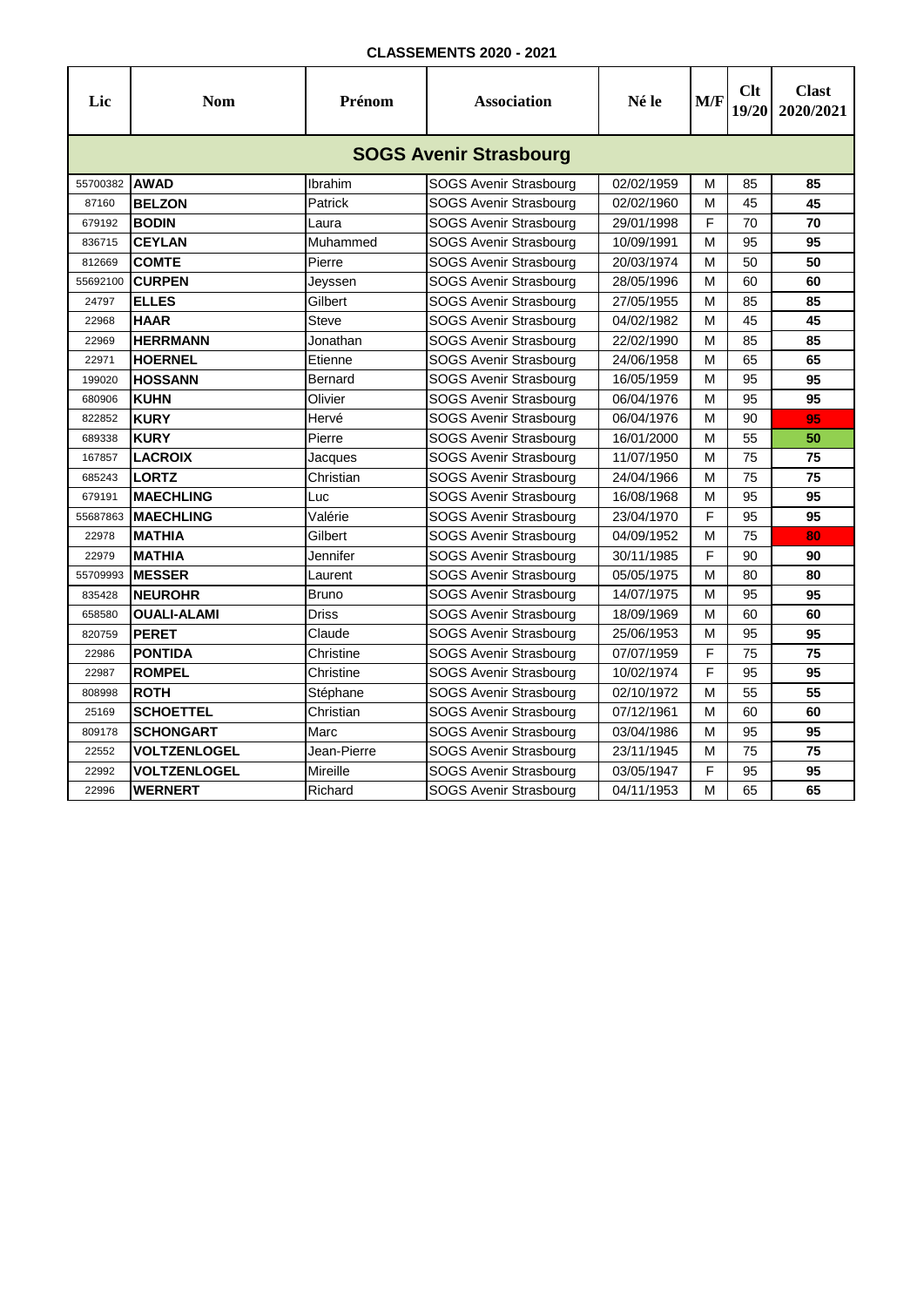| <b>TT Dossenheim sur Zinsel</b><br><b>APPEL</b><br>Manfred<br>31/08/1962<br>846291<br>TT Dossenheim s/Zinsel<br>М<br>95<br>95<br><b>CONRAD</b><br>Patrick<br>TT Dossenheim s/Zinsel<br>25/12/1969<br>55<br>22517<br>М<br>55<br><b>CORNU</b><br>Théo<br>TT Dossenheim s/Zinsel<br>95<br>95<br>830459<br>22/09/2003<br>М<br><b>DOPPLER</b><br>Ethan<br>95<br>95<br>834909<br>TT Dossenheim s/Zinsel<br>19/12/2012<br>М<br>19/11/2002<br>M<br>85<br>85<br><b>ENGEL</b><br>Romain<br>TT Dossenheim s/Zinsel<br>55519745<br>F<br><b>HAMMANN</b><br>90<br>90<br>TT Dossenheim s/Zinsel<br>05/08/1960<br>24453<br>Cathy<br>M<br>95<br>95<br><b>HUBER</b><br>11/05/1969<br>55713494<br>Hervé<br>TT Dossenheim s/Zinsel<br><b>HUCKENDUBLER</b><br>90<br>90<br>Charles<br>03/05/1950<br>M<br>24138<br>TT Dossenheim s/Zinsel<br>90<br><b>PARTOUCHE</b><br>M<br>90<br>511821<br>TT Dossenheim s/Zinsel<br>02/06/1986<br>Bruno<br>95<br><b>REEB</b><br>15/04/2003<br>M<br>95<br>55652519<br>Louis<br>TT Dossenheim s/Zinsel<br>Kishor<br>95<br>95<br><b>SAINT JEAN</b><br>TT Dossenheim s/Zinsel<br>17/12/1959<br>M<br>834911<br>85<br><b>SCHEFFER</b><br>85<br>Christian<br>TT Dossenheim s/Zinsel<br>24/06/1964<br>М<br>24461<br>René<br>M<br>85<br>24462<br><b>SCHNELL</b><br>TT Dossenheim s/Zinsel<br>09/01/1951<br>85<br>UT Aurora Schiltigheim-Bischheim<br>Guy<br><b>ANDRES</b><br>UT Aurora Schiltigheim-B.<br>13/12/1958<br>M<br>85<br>85<br>24868<br><b>BAUER</b><br>Christian<br>UT Aurora Schiltigheim-B.<br>14/02/1956<br>M<br>90<br>90<br>379322<br><b>BAUTZ</b><br>Christian<br>90<br>90<br>265044<br>UT Aurora Schiltigheim-B.<br>10/09/1960<br>М<br>95<br>Adrien<br>M<br>95<br><b>BECK</b><br>UT Aurora Schiltigheim-B.<br>09/05/1990<br>857312<br>95<br>95<br><b>BECK</b><br>Alexandre<br>31/01/1981<br>M<br>834252<br>UT Aurora Schiltigheim-B.<br><b>BRONNER</b><br>Cyril<br>UT Aurora Schiltigheim-B.<br>01/01/1963<br>M<br>80<br>80<br>345793<br>95<br><b>CHEVALIER</b><br>Olivier<br>UT Aurora Schiltigheim-B.<br>06/02/1995<br>95<br>857313<br>M<br>UT Aurora Schiltigheim-B.<br>M<br>95<br>95<br><b>LENOIR MAIA E SILVA</b><br>Duarte<br>13/09/1965<br>332260<br>F<br><b>PERES</b><br>Hélène<br>UT Aurora Schiltigheim-B.<br>07/07/1968<br>95<br>95<br>834254<br><b>RIEFSTAHL-HARTER</b><br>M<br>95<br>Marc<br>UT Aurora Schiltigheim-B.<br>95<br>55670896<br>19/11/1966<br>F<br>95<br>95<br><b>SABERI</b><br>Sousan<br>UT Aurora Schiltigheim-B.<br>09/01/1952<br>402021<br>85<br><b>SCHEIDHAUER</b><br>M<br>85<br>Claude<br>UT Aurora Schiltigheim-B.<br>23/12/1964<br>402022<br><b>SCHNEIDER</b><br>90<br>90<br>441121<br>UT Aurora Schiltigheim-B.<br>02/04/1952<br>Marcel<br>M<br>95<br><b>SCHNEIDER</b><br>Rodolphe<br>UT Aurora Schiltigheim-B.<br>05/08/1940<br>M<br>95<br>24882<br><b>SCHOTT</b><br>F<br>95<br>95<br>Marie-Angèle<br>UT Aurora Schiltigheim-B.<br>04/06/1958<br>22541<br>Michel<br>M<br>85<br>85<br>24885<br><b>SCHOTT</b><br>UT Aurora Schiltigheim-B.<br>13/05/1957<br>Thomas<br>M<br>95<br>95<br><b>STEINER</b><br>UT Aurora Schiltigheim-B.<br>16/08/1992<br>692985<br>95<br>95<br><b>TRAPP</b><br>19/10/1958<br>M<br>UT Aurora Schiltigheim-B.<br>834256<br>François<br><b>WEST</b><br>95<br>95<br>813067<br>Matthew<br>UT Aurora Schiltigheim-B.<br>07/08/1990<br>M | Lic | <b>Nom</b> | Prénom | <b>Association</b> | Né le | M/F | Clt<br>19/20 | <b>Clast</b><br>2020/2021 |  |  |  |  |
|------------------------------------------------------------------------------------------------------------------------------------------------------------------------------------------------------------------------------------------------------------------------------------------------------------------------------------------------------------------------------------------------------------------------------------------------------------------------------------------------------------------------------------------------------------------------------------------------------------------------------------------------------------------------------------------------------------------------------------------------------------------------------------------------------------------------------------------------------------------------------------------------------------------------------------------------------------------------------------------------------------------------------------------------------------------------------------------------------------------------------------------------------------------------------------------------------------------------------------------------------------------------------------------------------------------------------------------------------------------------------------------------------------------------------------------------------------------------------------------------------------------------------------------------------------------------------------------------------------------------------------------------------------------------------------------------------------------------------------------------------------------------------------------------------------------------------------------------------------------------------------------------------------------------------------------------------------------------------------------------------------------------------------------------------------------------------------------------------------------------------------------------------------------------------------------------------------------------------------------------------------------------------------------------------------------------------------------------------------------------------------------------------------------------------------------------------------------------------------------------------------------------------------------------------------------------------------------------------------------------------------------------------------------------------------------------------------------------------------------------------------------------------------------------------------------------------------------------------------------------------------------------------------------------------------------------------------------------------------------------------------------------------------------------------------------------------------------------------------------------------------------------------------------------------------------------------------------------------------------------------------------------------------------------------------------|-----|------------|--------|--------------------|-------|-----|--------------|---------------------------|--|--|--|--|
|                                                                                                                                                                                                                                                                                                                                                                                                                                                                                                                                                                                                                                                                                                                                                                                                                                                                                                                                                                                                                                                                                                                                                                                                                                                                                                                                                                                                                                                                                                                                                                                                                                                                                                                                                                                                                                                                                                                                                                                                                                                                                                                                                                                                                                                                                                                                                                                                                                                                                                                                                                                                                                                                                                                                                                                                                                                                                                                                                                                                                                                                                                                                                                                                                                                                                                                  |     |            |        |                    |       |     |              |                           |  |  |  |  |
|                                                                                                                                                                                                                                                                                                                                                                                                                                                                                                                                                                                                                                                                                                                                                                                                                                                                                                                                                                                                                                                                                                                                                                                                                                                                                                                                                                                                                                                                                                                                                                                                                                                                                                                                                                                                                                                                                                                                                                                                                                                                                                                                                                                                                                                                                                                                                                                                                                                                                                                                                                                                                                                                                                                                                                                                                                                                                                                                                                                                                                                                                                                                                                                                                                                                                                                  |     |            |        |                    |       |     |              |                           |  |  |  |  |
|                                                                                                                                                                                                                                                                                                                                                                                                                                                                                                                                                                                                                                                                                                                                                                                                                                                                                                                                                                                                                                                                                                                                                                                                                                                                                                                                                                                                                                                                                                                                                                                                                                                                                                                                                                                                                                                                                                                                                                                                                                                                                                                                                                                                                                                                                                                                                                                                                                                                                                                                                                                                                                                                                                                                                                                                                                                                                                                                                                                                                                                                                                                                                                                                                                                                                                                  |     |            |        |                    |       |     |              |                           |  |  |  |  |
|                                                                                                                                                                                                                                                                                                                                                                                                                                                                                                                                                                                                                                                                                                                                                                                                                                                                                                                                                                                                                                                                                                                                                                                                                                                                                                                                                                                                                                                                                                                                                                                                                                                                                                                                                                                                                                                                                                                                                                                                                                                                                                                                                                                                                                                                                                                                                                                                                                                                                                                                                                                                                                                                                                                                                                                                                                                                                                                                                                                                                                                                                                                                                                                                                                                                                                                  |     |            |        |                    |       |     |              |                           |  |  |  |  |
|                                                                                                                                                                                                                                                                                                                                                                                                                                                                                                                                                                                                                                                                                                                                                                                                                                                                                                                                                                                                                                                                                                                                                                                                                                                                                                                                                                                                                                                                                                                                                                                                                                                                                                                                                                                                                                                                                                                                                                                                                                                                                                                                                                                                                                                                                                                                                                                                                                                                                                                                                                                                                                                                                                                                                                                                                                                                                                                                                                                                                                                                                                                                                                                                                                                                                                                  |     |            |        |                    |       |     |              |                           |  |  |  |  |
|                                                                                                                                                                                                                                                                                                                                                                                                                                                                                                                                                                                                                                                                                                                                                                                                                                                                                                                                                                                                                                                                                                                                                                                                                                                                                                                                                                                                                                                                                                                                                                                                                                                                                                                                                                                                                                                                                                                                                                                                                                                                                                                                                                                                                                                                                                                                                                                                                                                                                                                                                                                                                                                                                                                                                                                                                                                                                                                                                                                                                                                                                                                                                                                                                                                                                                                  |     |            |        |                    |       |     |              |                           |  |  |  |  |
|                                                                                                                                                                                                                                                                                                                                                                                                                                                                                                                                                                                                                                                                                                                                                                                                                                                                                                                                                                                                                                                                                                                                                                                                                                                                                                                                                                                                                                                                                                                                                                                                                                                                                                                                                                                                                                                                                                                                                                                                                                                                                                                                                                                                                                                                                                                                                                                                                                                                                                                                                                                                                                                                                                                                                                                                                                                                                                                                                                                                                                                                                                                                                                                                                                                                                                                  |     |            |        |                    |       |     |              |                           |  |  |  |  |
|                                                                                                                                                                                                                                                                                                                                                                                                                                                                                                                                                                                                                                                                                                                                                                                                                                                                                                                                                                                                                                                                                                                                                                                                                                                                                                                                                                                                                                                                                                                                                                                                                                                                                                                                                                                                                                                                                                                                                                                                                                                                                                                                                                                                                                                                                                                                                                                                                                                                                                                                                                                                                                                                                                                                                                                                                                                                                                                                                                                                                                                                                                                                                                                                                                                                                                                  |     |            |        |                    |       |     |              |                           |  |  |  |  |
|                                                                                                                                                                                                                                                                                                                                                                                                                                                                                                                                                                                                                                                                                                                                                                                                                                                                                                                                                                                                                                                                                                                                                                                                                                                                                                                                                                                                                                                                                                                                                                                                                                                                                                                                                                                                                                                                                                                                                                                                                                                                                                                                                                                                                                                                                                                                                                                                                                                                                                                                                                                                                                                                                                                                                                                                                                                                                                                                                                                                                                                                                                                                                                                                                                                                                                                  |     |            |        |                    |       |     |              |                           |  |  |  |  |
|                                                                                                                                                                                                                                                                                                                                                                                                                                                                                                                                                                                                                                                                                                                                                                                                                                                                                                                                                                                                                                                                                                                                                                                                                                                                                                                                                                                                                                                                                                                                                                                                                                                                                                                                                                                                                                                                                                                                                                                                                                                                                                                                                                                                                                                                                                                                                                                                                                                                                                                                                                                                                                                                                                                                                                                                                                                                                                                                                                                                                                                                                                                                                                                                                                                                                                                  |     |            |        |                    |       |     |              |                           |  |  |  |  |
|                                                                                                                                                                                                                                                                                                                                                                                                                                                                                                                                                                                                                                                                                                                                                                                                                                                                                                                                                                                                                                                                                                                                                                                                                                                                                                                                                                                                                                                                                                                                                                                                                                                                                                                                                                                                                                                                                                                                                                                                                                                                                                                                                                                                                                                                                                                                                                                                                                                                                                                                                                                                                                                                                                                                                                                                                                                                                                                                                                                                                                                                                                                                                                                                                                                                                                                  |     |            |        |                    |       |     |              |                           |  |  |  |  |
|                                                                                                                                                                                                                                                                                                                                                                                                                                                                                                                                                                                                                                                                                                                                                                                                                                                                                                                                                                                                                                                                                                                                                                                                                                                                                                                                                                                                                                                                                                                                                                                                                                                                                                                                                                                                                                                                                                                                                                                                                                                                                                                                                                                                                                                                                                                                                                                                                                                                                                                                                                                                                                                                                                                                                                                                                                                                                                                                                                                                                                                                                                                                                                                                                                                                                                                  |     |            |        |                    |       |     |              |                           |  |  |  |  |
|                                                                                                                                                                                                                                                                                                                                                                                                                                                                                                                                                                                                                                                                                                                                                                                                                                                                                                                                                                                                                                                                                                                                                                                                                                                                                                                                                                                                                                                                                                                                                                                                                                                                                                                                                                                                                                                                                                                                                                                                                                                                                                                                                                                                                                                                                                                                                                                                                                                                                                                                                                                                                                                                                                                                                                                                                                                                                                                                                                                                                                                                                                                                                                                                                                                                                                                  |     |            |        |                    |       |     |              |                           |  |  |  |  |
|                                                                                                                                                                                                                                                                                                                                                                                                                                                                                                                                                                                                                                                                                                                                                                                                                                                                                                                                                                                                                                                                                                                                                                                                                                                                                                                                                                                                                                                                                                                                                                                                                                                                                                                                                                                                                                                                                                                                                                                                                                                                                                                                                                                                                                                                                                                                                                                                                                                                                                                                                                                                                                                                                                                                                                                                                                                                                                                                                                                                                                                                                                                                                                                                                                                                                                                  |     |            |        |                    |       |     |              |                           |  |  |  |  |
|                                                                                                                                                                                                                                                                                                                                                                                                                                                                                                                                                                                                                                                                                                                                                                                                                                                                                                                                                                                                                                                                                                                                                                                                                                                                                                                                                                                                                                                                                                                                                                                                                                                                                                                                                                                                                                                                                                                                                                                                                                                                                                                                                                                                                                                                                                                                                                                                                                                                                                                                                                                                                                                                                                                                                                                                                                                                                                                                                                                                                                                                                                                                                                                                                                                                                                                  |     |            |        |                    |       |     |              |                           |  |  |  |  |
|                                                                                                                                                                                                                                                                                                                                                                                                                                                                                                                                                                                                                                                                                                                                                                                                                                                                                                                                                                                                                                                                                                                                                                                                                                                                                                                                                                                                                                                                                                                                                                                                                                                                                                                                                                                                                                                                                                                                                                                                                                                                                                                                                                                                                                                                                                                                                                                                                                                                                                                                                                                                                                                                                                                                                                                                                                                                                                                                                                                                                                                                                                                                                                                                                                                                                                                  |     |            |        |                    |       |     |              |                           |  |  |  |  |
|                                                                                                                                                                                                                                                                                                                                                                                                                                                                                                                                                                                                                                                                                                                                                                                                                                                                                                                                                                                                                                                                                                                                                                                                                                                                                                                                                                                                                                                                                                                                                                                                                                                                                                                                                                                                                                                                                                                                                                                                                                                                                                                                                                                                                                                                                                                                                                                                                                                                                                                                                                                                                                                                                                                                                                                                                                                                                                                                                                                                                                                                                                                                                                                                                                                                                                                  |     |            |        |                    |       |     |              |                           |  |  |  |  |
|                                                                                                                                                                                                                                                                                                                                                                                                                                                                                                                                                                                                                                                                                                                                                                                                                                                                                                                                                                                                                                                                                                                                                                                                                                                                                                                                                                                                                                                                                                                                                                                                                                                                                                                                                                                                                                                                                                                                                                                                                                                                                                                                                                                                                                                                                                                                                                                                                                                                                                                                                                                                                                                                                                                                                                                                                                                                                                                                                                                                                                                                                                                                                                                                                                                                                                                  |     |            |        |                    |       |     |              |                           |  |  |  |  |
|                                                                                                                                                                                                                                                                                                                                                                                                                                                                                                                                                                                                                                                                                                                                                                                                                                                                                                                                                                                                                                                                                                                                                                                                                                                                                                                                                                                                                                                                                                                                                                                                                                                                                                                                                                                                                                                                                                                                                                                                                                                                                                                                                                                                                                                                                                                                                                                                                                                                                                                                                                                                                                                                                                                                                                                                                                                                                                                                                                                                                                                                                                                                                                                                                                                                                                                  |     |            |        |                    |       |     |              |                           |  |  |  |  |
|                                                                                                                                                                                                                                                                                                                                                                                                                                                                                                                                                                                                                                                                                                                                                                                                                                                                                                                                                                                                                                                                                                                                                                                                                                                                                                                                                                                                                                                                                                                                                                                                                                                                                                                                                                                                                                                                                                                                                                                                                                                                                                                                                                                                                                                                                                                                                                                                                                                                                                                                                                                                                                                                                                                                                                                                                                                                                                                                                                                                                                                                                                                                                                                                                                                                                                                  |     |            |        |                    |       |     |              |                           |  |  |  |  |
|                                                                                                                                                                                                                                                                                                                                                                                                                                                                                                                                                                                                                                                                                                                                                                                                                                                                                                                                                                                                                                                                                                                                                                                                                                                                                                                                                                                                                                                                                                                                                                                                                                                                                                                                                                                                                                                                                                                                                                                                                                                                                                                                                                                                                                                                                                                                                                                                                                                                                                                                                                                                                                                                                                                                                                                                                                                                                                                                                                                                                                                                                                                                                                                                                                                                                                                  |     |            |        |                    |       |     |              |                           |  |  |  |  |
|                                                                                                                                                                                                                                                                                                                                                                                                                                                                                                                                                                                                                                                                                                                                                                                                                                                                                                                                                                                                                                                                                                                                                                                                                                                                                                                                                                                                                                                                                                                                                                                                                                                                                                                                                                                                                                                                                                                                                                                                                                                                                                                                                                                                                                                                                                                                                                                                                                                                                                                                                                                                                                                                                                                                                                                                                                                                                                                                                                                                                                                                                                                                                                                                                                                                                                                  |     |            |        |                    |       |     |              |                           |  |  |  |  |
|                                                                                                                                                                                                                                                                                                                                                                                                                                                                                                                                                                                                                                                                                                                                                                                                                                                                                                                                                                                                                                                                                                                                                                                                                                                                                                                                                                                                                                                                                                                                                                                                                                                                                                                                                                                                                                                                                                                                                                                                                                                                                                                                                                                                                                                                                                                                                                                                                                                                                                                                                                                                                                                                                                                                                                                                                                                                                                                                                                                                                                                                                                                                                                                                                                                                                                                  |     |            |        |                    |       |     |              |                           |  |  |  |  |
|                                                                                                                                                                                                                                                                                                                                                                                                                                                                                                                                                                                                                                                                                                                                                                                                                                                                                                                                                                                                                                                                                                                                                                                                                                                                                                                                                                                                                                                                                                                                                                                                                                                                                                                                                                                                                                                                                                                                                                                                                                                                                                                                                                                                                                                                                                                                                                                                                                                                                                                                                                                                                                                                                                                                                                                                                                                                                                                                                                                                                                                                                                                                                                                                                                                                                                                  |     |            |        |                    |       |     |              |                           |  |  |  |  |
|                                                                                                                                                                                                                                                                                                                                                                                                                                                                                                                                                                                                                                                                                                                                                                                                                                                                                                                                                                                                                                                                                                                                                                                                                                                                                                                                                                                                                                                                                                                                                                                                                                                                                                                                                                                                                                                                                                                                                                                                                                                                                                                                                                                                                                                                                                                                                                                                                                                                                                                                                                                                                                                                                                                                                                                                                                                                                                                                                                                                                                                                                                                                                                                                                                                                                                                  |     |            |        |                    |       |     |              |                           |  |  |  |  |
|                                                                                                                                                                                                                                                                                                                                                                                                                                                                                                                                                                                                                                                                                                                                                                                                                                                                                                                                                                                                                                                                                                                                                                                                                                                                                                                                                                                                                                                                                                                                                                                                                                                                                                                                                                                                                                                                                                                                                                                                                                                                                                                                                                                                                                                                                                                                                                                                                                                                                                                                                                                                                                                                                                                                                                                                                                                                                                                                                                                                                                                                                                                                                                                                                                                                                                                  |     |            |        |                    |       |     |              |                           |  |  |  |  |
|                                                                                                                                                                                                                                                                                                                                                                                                                                                                                                                                                                                                                                                                                                                                                                                                                                                                                                                                                                                                                                                                                                                                                                                                                                                                                                                                                                                                                                                                                                                                                                                                                                                                                                                                                                                                                                                                                                                                                                                                                                                                                                                                                                                                                                                                                                                                                                                                                                                                                                                                                                                                                                                                                                                                                                                                                                                                                                                                                                                                                                                                                                                                                                                                                                                                                                                  |     |            |        |                    |       |     |              |                           |  |  |  |  |
|                                                                                                                                                                                                                                                                                                                                                                                                                                                                                                                                                                                                                                                                                                                                                                                                                                                                                                                                                                                                                                                                                                                                                                                                                                                                                                                                                                                                                                                                                                                                                                                                                                                                                                                                                                                                                                                                                                                                                                                                                                                                                                                                                                                                                                                                                                                                                                                                                                                                                                                                                                                                                                                                                                                                                                                                                                                                                                                                                                                                                                                                                                                                                                                                                                                                                                                  |     |            |        |                    |       |     |              |                           |  |  |  |  |
|                                                                                                                                                                                                                                                                                                                                                                                                                                                                                                                                                                                                                                                                                                                                                                                                                                                                                                                                                                                                                                                                                                                                                                                                                                                                                                                                                                                                                                                                                                                                                                                                                                                                                                                                                                                                                                                                                                                                                                                                                                                                                                                                                                                                                                                                                                                                                                                                                                                                                                                                                                                                                                                                                                                                                                                                                                                                                                                                                                                                                                                                                                                                                                                                                                                                                                                  |     |            |        |                    |       |     |              |                           |  |  |  |  |
|                                                                                                                                                                                                                                                                                                                                                                                                                                                                                                                                                                                                                                                                                                                                                                                                                                                                                                                                                                                                                                                                                                                                                                                                                                                                                                                                                                                                                                                                                                                                                                                                                                                                                                                                                                                                                                                                                                                                                                                                                                                                                                                                                                                                                                                                                                                                                                                                                                                                                                                                                                                                                                                                                                                                                                                                                                                                                                                                                                                                                                                                                                                                                                                                                                                                                                                  |     |            |        |                    |       |     |              |                           |  |  |  |  |
|                                                                                                                                                                                                                                                                                                                                                                                                                                                                                                                                                                                                                                                                                                                                                                                                                                                                                                                                                                                                                                                                                                                                                                                                                                                                                                                                                                                                                                                                                                                                                                                                                                                                                                                                                                                                                                                                                                                                                                                                                                                                                                                                                                                                                                                                                                                                                                                                                                                                                                                                                                                                                                                                                                                                                                                                                                                                                                                                                                                                                                                                                                                                                                                                                                                                                                                  |     |            |        |                    |       |     |              |                           |  |  |  |  |
|                                                                                                                                                                                                                                                                                                                                                                                                                                                                                                                                                                                                                                                                                                                                                                                                                                                                                                                                                                                                                                                                                                                                                                                                                                                                                                                                                                                                                                                                                                                                                                                                                                                                                                                                                                                                                                                                                                                                                                                                                                                                                                                                                                                                                                                                                                                                                                                                                                                                                                                                                                                                                                                                                                                                                                                                                                                                                                                                                                                                                                                                                                                                                                                                                                                                                                                  |     |            |        |                    |       |     |              |                           |  |  |  |  |
|                                                                                                                                                                                                                                                                                                                                                                                                                                                                                                                                                                                                                                                                                                                                                                                                                                                                                                                                                                                                                                                                                                                                                                                                                                                                                                                                                                                                                                                                                                                                                                                                                                                                                                                                                                                                                                                                                                                                                                                                                                                                                                                                                                                                                                                                                                                                                                                                                                                                                                                                                                                                                                                                                                                                                                                                                                                                                                                                                                                                                                                                                                                                                                                                                                                                                                                  |     |            |        |                    |       |     |              |                           |  |  |  |  |